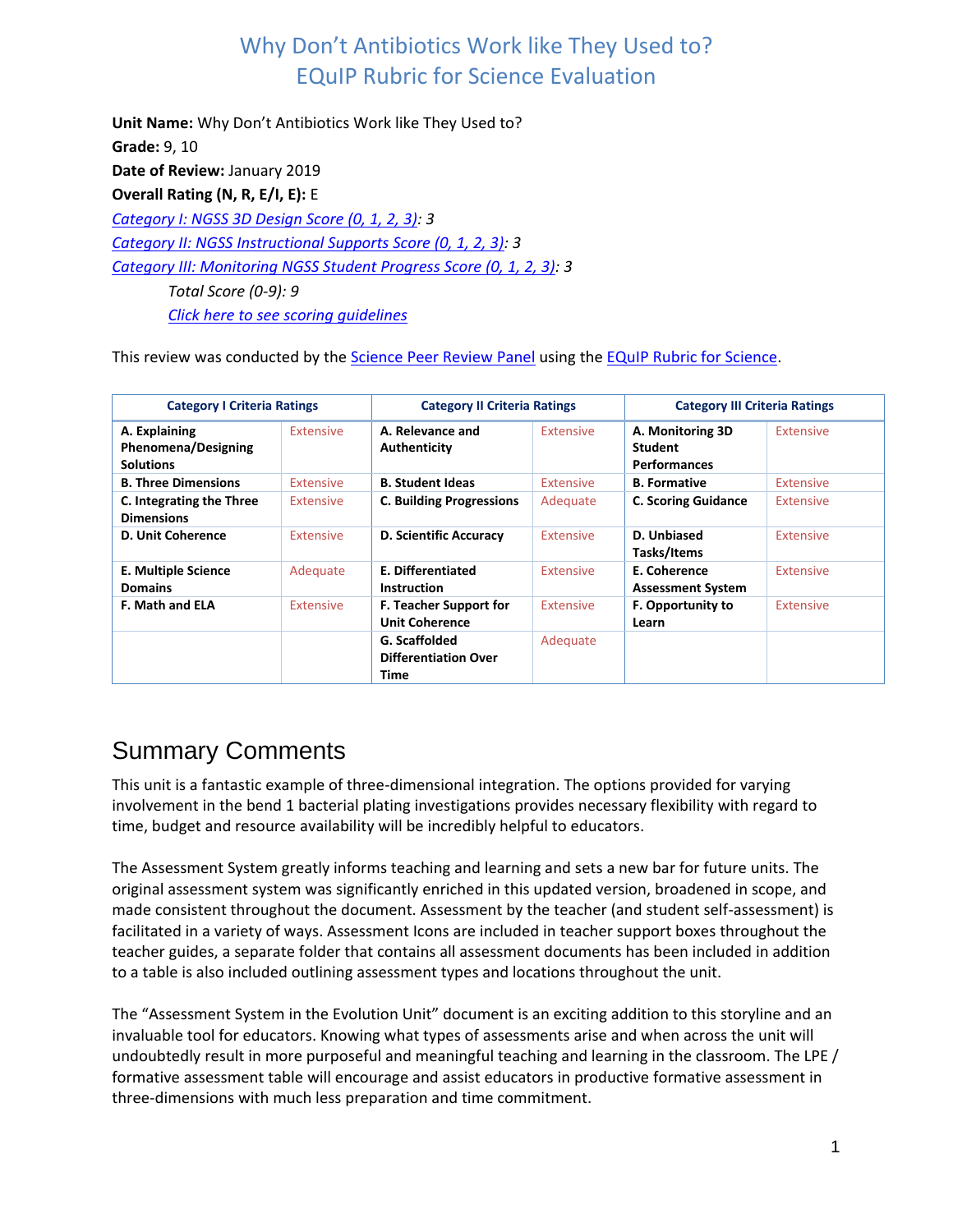The wealth and robustness of student work examples and guidance to teachers with regards to important aspects of student learning throughout the storyline and across the students' arc of learning will prove invaluable. The amount of well documented teaching and learning is undeniable and invaluable.

The reviewers greatly appreciated all the guidance from the authors in the "Front Matter" document.

*Note: The reviewers did not find a Teacher's Guide for lesson 10 in the Lesson 10 Google Drive folder.*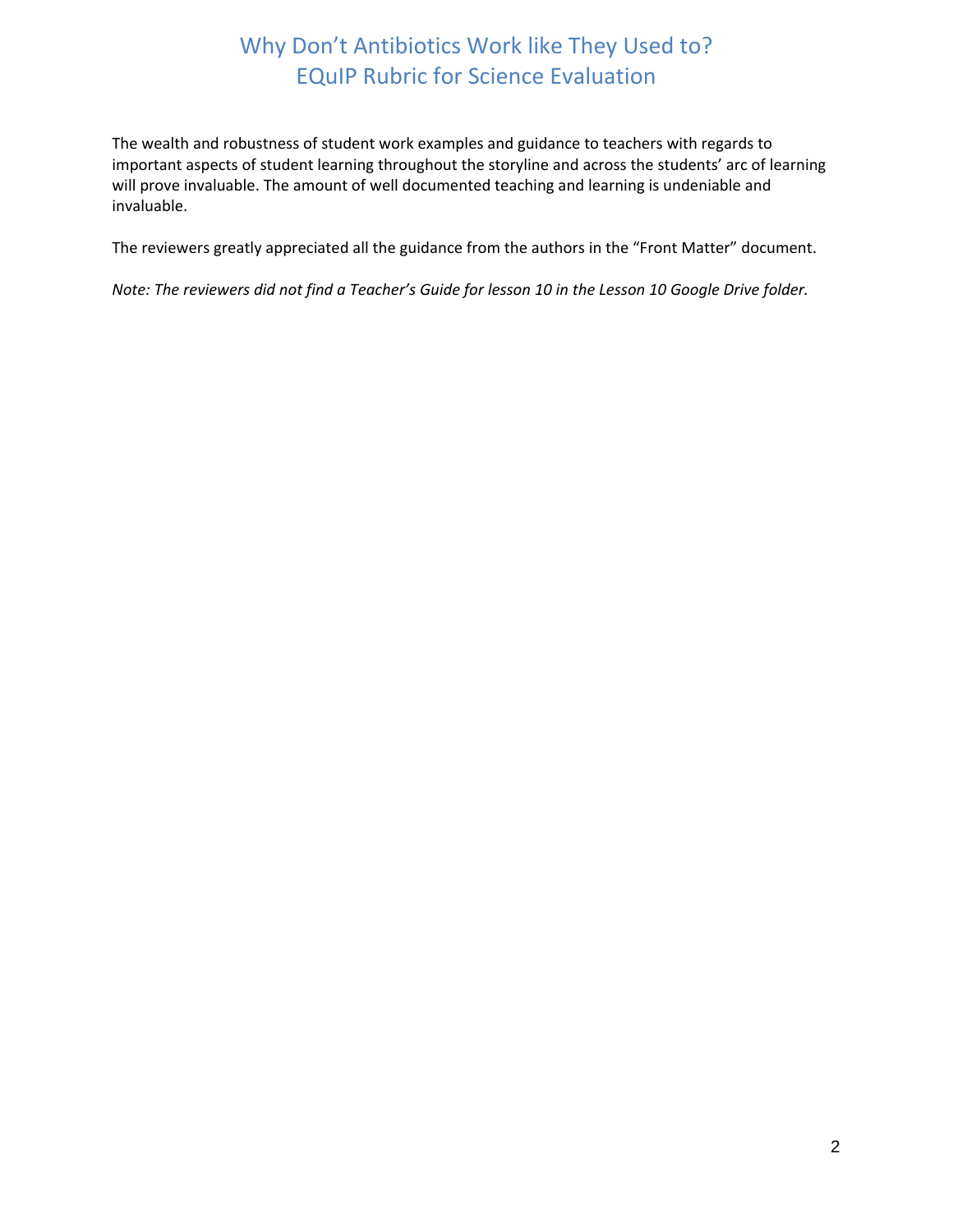## **Category I. NGSS 3D Design**

Score: 3

**I.A. Explaining Phenomena/Designing Solutions**: Making sense of phenomena and/or designing solutions to a problem drive student learning.

- i. Student questions and prior experiences related to the phenomenon or problem motivate sensemaking and/or problem solving.
- ii. The focus of the lesson is to support students in making sense of phenomena and/or designing solutions to problems.
- iii. When engineering is a learning focus, it is integrated with developing disciplinary core ideas from physical, life, and/or earth and space sciences.

**Rating for Criterion I.A Explaining Phenomena/Designing Solutions:** Extensive *(None, Inadequate, Adequate, Extensive)*

The reviewers found extensive evidence that learning is driven by students making sense of phenomena and/or designing solutions to a problem.

Student questions and prior experiences related to the problems motivate sense making. In Bend 1, lesson 1, students are introduced, through a video, to a young girl named Addie who has an antibioticresistant pathogen. This young person's inability to get well through traditional measures serves as a driving question throughout the unit. Prior to watching the video, students are asked to reflect on their own past experiences with illness or the experiences of their family members with illness. Students are asked to generate questions "that arise from careful observation of phenomena…to…seek additional information" from Lesson 1. Students' prior experiences related to the phenomenon are elicited through discussion of illnesses (their own or someone in their family) and their use of medicine. Questions, such as, "Can this happen to me?" arise. Lesson 3a asks students to gather data about use of antibiotics in the family.

The focus of the lessons within the unit supports sense making of phenomena. Throughout Bend 1 and 2, students engage in a series of experiments with bacteria. These occur in lessons 5a – 5e. Throughout these experiments, the results of previous experiments act as the phenomena for the next investigation. Another case study (Bend 2 – Juncos) is used to test out ideas with other populations and to figure out additional mechanisms that might be responsible for Addie's dilemma and the change in Juncos. Many of the suggested prompts included in the Teacher's Manual promote sense-making by the students.

Addie's sickness and more importantly the inability of antibiotics to help her is a driving phenomenon in Bend 1 and is a strong enough phenomenon to be referenced throughout the entire unit where appropriate.

Suggestions for Improvement N/A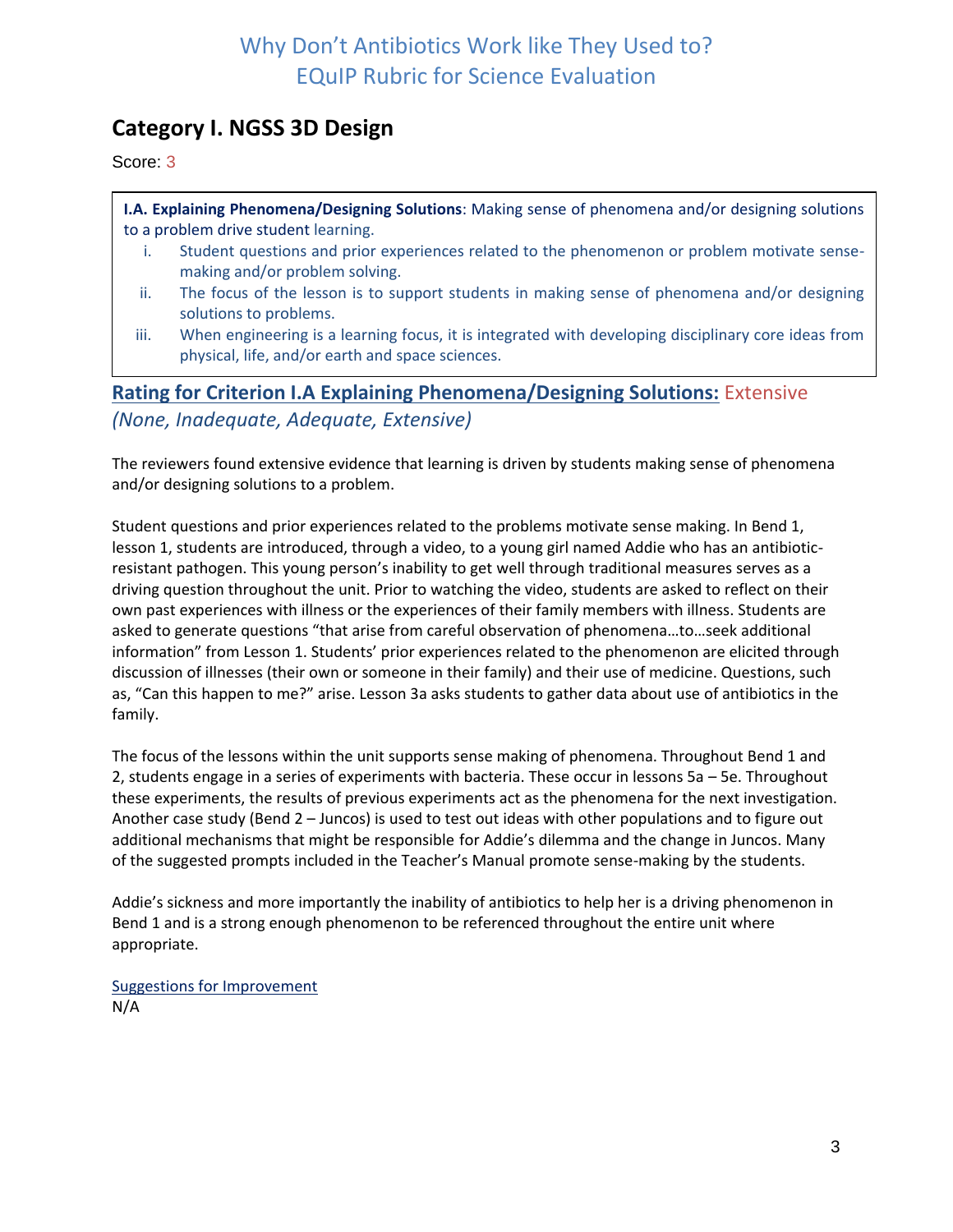**I.B. Three Dimensions**: Builds understanding of multiple grade-appropriate elements of the science and engineering practices (SEPs), disciplinary core ideas (DCIs), and crosscutting concepts (CCCs) that are deliberately selected to aid student sense-making of phenomena and/or designing of solutions.

- i. Provides opportunities to *develop and use* specific elements of the SEP(s).
- ii. Provides opportunities to *develop and use* specific elements of the DCI(s).
- iii. Provides opportunities to *develop and use* specific elements of the CCC(s).

### **Rating for Criterion I.B. Three Dimensions: Extensive**

*(None, Inadequate, Adequate, Extensive)*

The reviewers found extensive evidence that the materials give students opportunities to build understanding of grade-appropriate elements of the three dimensions.

### *Science and Engineering Practices (SEPs): Extensive*

The reviewers found extensive evidence that students have the opportunity to use or develop the SEPs in this unit.

Throughout the unit, students are provided opportunities to develop and use specific elements of the Science and Engineering Practices. For example, during lesson 5a, students design and carry out experiments to test the effects of antibiotics on bacterial growth. Engagement in this science and engineering practice is deliberately selected to aid students in sense making of disease-resistant antibiotics. Ultimately, the experiment the students conduct helps them understand how antibiotics move through the body and the effects of different concentrations of antibiotics on bacteria. Students are provided repeated opportunities to use specific elements of all eight Practices as well as being given opportunities for developing specific elements of the Practices. For example, in Lesson 4, students develop a model of a simple system. In Lesson 3b, students develop and use a model to generate data to support explanations and to predict phenomena. Then, in Lesson 6, students develop and use a model based on evidence to illustrate the relationships between components in their explanations. Lesson 7 has students develop a model to illustrate and predict the relationships between variables to provide mechanistic accounts and/or predict phenomena. Lessons in Bend 1 also develop students' ability to plan and conduct investigations. Modeling, planning, and conducting investigations continue to be developed in Bend 2 and 3, while arguing from evidence and obtaining, evaluating, and communicating information are purposefully being developed in Bends 2 and 3.

### *Disciplinary Core Ideas (DCIs): Extensive*

The reviewers found extensive evidence that students have the opportunity to use or develop the DCIs in this unit.

Students are provided multiple opportunities to develop and use specific elements of the DCIs. For example, as students move through a progression of experiments in lessons 5a – 5e, they are working with an element of DCI LS4.B, "The traits that positively affect survival are more likely to be reproduced, and thus are more common in the population." Students begin to develop understanding of inherited traits vs. learned behavior in Bend 2 with the Juncos (LS4.C) and evidence of common ancestry (LS4.A) in Bend 3. Lesson 11b provides an opportunity to understand how scientists determine if a behavior is inherited or learned by reading journal articles about bee studies and applying that thinking to Juncos. Lessons in Bend 3 deliberately develop students' understanding of how genetic information provides evidence of evolution by examining karyotypes then adding variation in the expression of genetic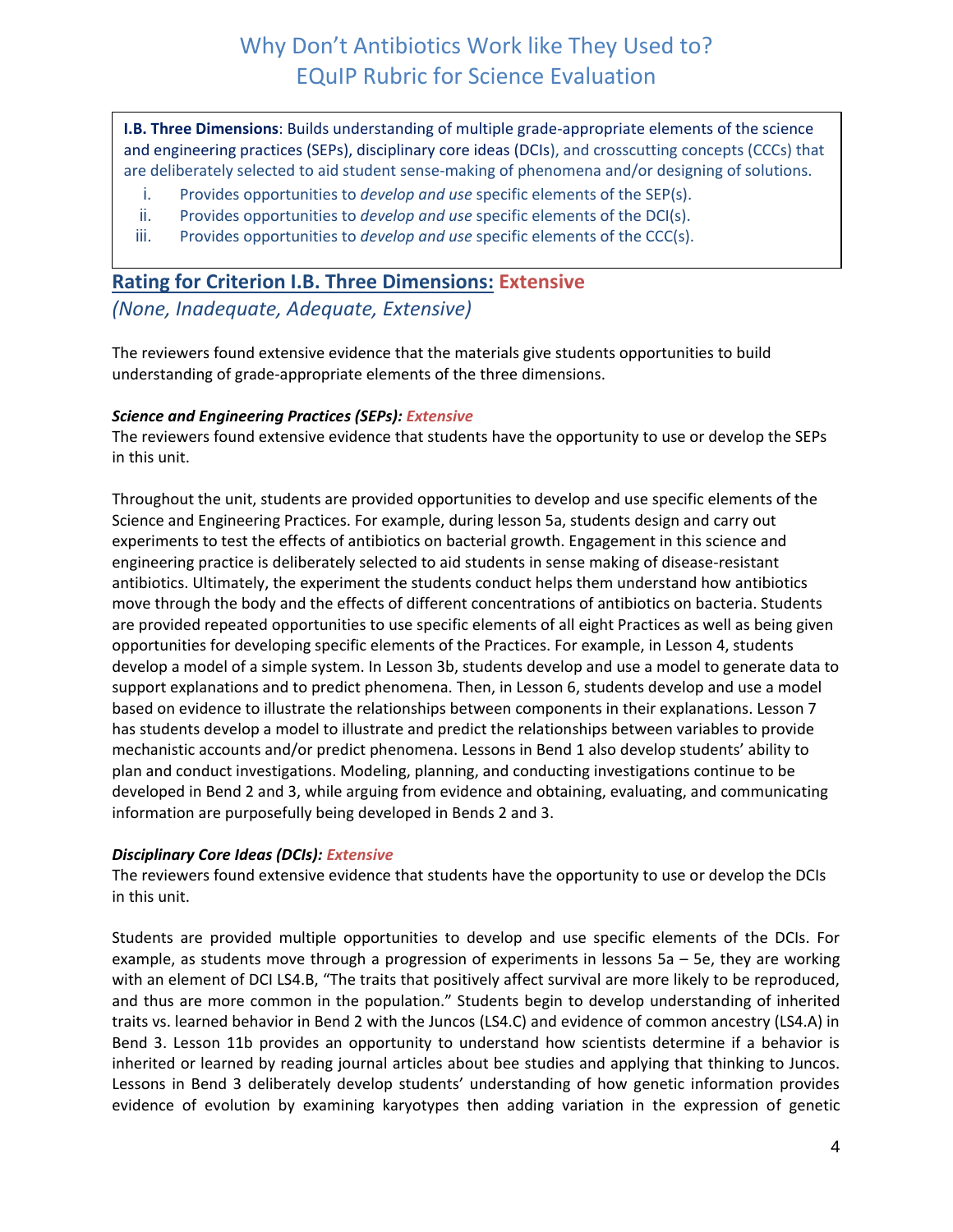information of traits like wing length and tail length in Lesson 16. By Lesson 20, students were revising their common ancestry models to explore other factors that might account for speciation in Junco populations.

### *Crosscutting Concepts (CCCs): Extensive*

The reviewers found extensive evidence that students have the opportunity to use or develop the CCCs in this unit.

Students are provided multiple opportunities to develop and use specific elements of the CCCs throughout the unit. The CCCs of Patterns and Cause and Effect are emphasized throughout the unit. These are the CCCs in the five performance expectations identified in the unit. "Different patterns may be observed at each of the scales at which a system is studied and can provide evidence for causality in explanations of phenomena" was used to try to answer questions about Addie. A timeline of events was created to examine any large-scale patterns, then bacteria were cultured to examine patterns at a microbial scale. Variations in expressed traits were examined in Junco populations including mapping populations in different environments, and variations in genotypes were explored through karyotype analysis. These investigations led to "classification or explanations used at one scale may fail or need revision when information from smaller or larger scales is introduced, thus requiring improved investigations and experiments." "Mathematical representations" and "empirical evidence" were used in lessons 3b, 5b, 10, 13, 5e, 17b, 18, and 22. "Cause and effect relationships can be suggested and predicted for complex natural systems… by examining what is known about smaller scale mechanisms within the system." For example, in lesson 13, students are encouraged to recognize the relationship between alleles and behavior as one of cause and effect. Students were provided opportunities to develop understanding that "[e]mpirical evidence is required to differentiate between cause and correlation and make claims about specific cause and effects" in Lessons 7, 11a, 11b, 15, 20, 22, and 23. Additional crosscutting concepts (systems, structure and function, scale) were used as well.

## Suggestions for Improvement

N/A

**I.C. Integrating the Three Dimensions:** Student sense-making of phenomena and/or designing of solutions requires student performances that integrate elements of the SEPs, CCCs, and DCIs.

## **Rating for Criterion I.C. Integrating the Three Dimensions:** Extensive *(None, Inadequate, Adequate, Extensive)*

The reviewers found extensive evidence that student performances integrate elements of the three dimensions in service of figuring out phenomena and/or designing solutions to problems. Student sensemaking of phenomena requires performances that integrate elements of the three dimensions. For example, in lessons 5a and 5b, students design and carry out an investigation that develops and uses an element of LS 4.B and encourages them to identify patterns, make predictions about patterns they might see in the future, and to recognize how cause and effect apply to their data.

Each lesson organically uses the three dimensions to make sense of phenomenon driven by student questions. The Mission Board and Driving Question Board are public evidence of the resulting thinking and learning.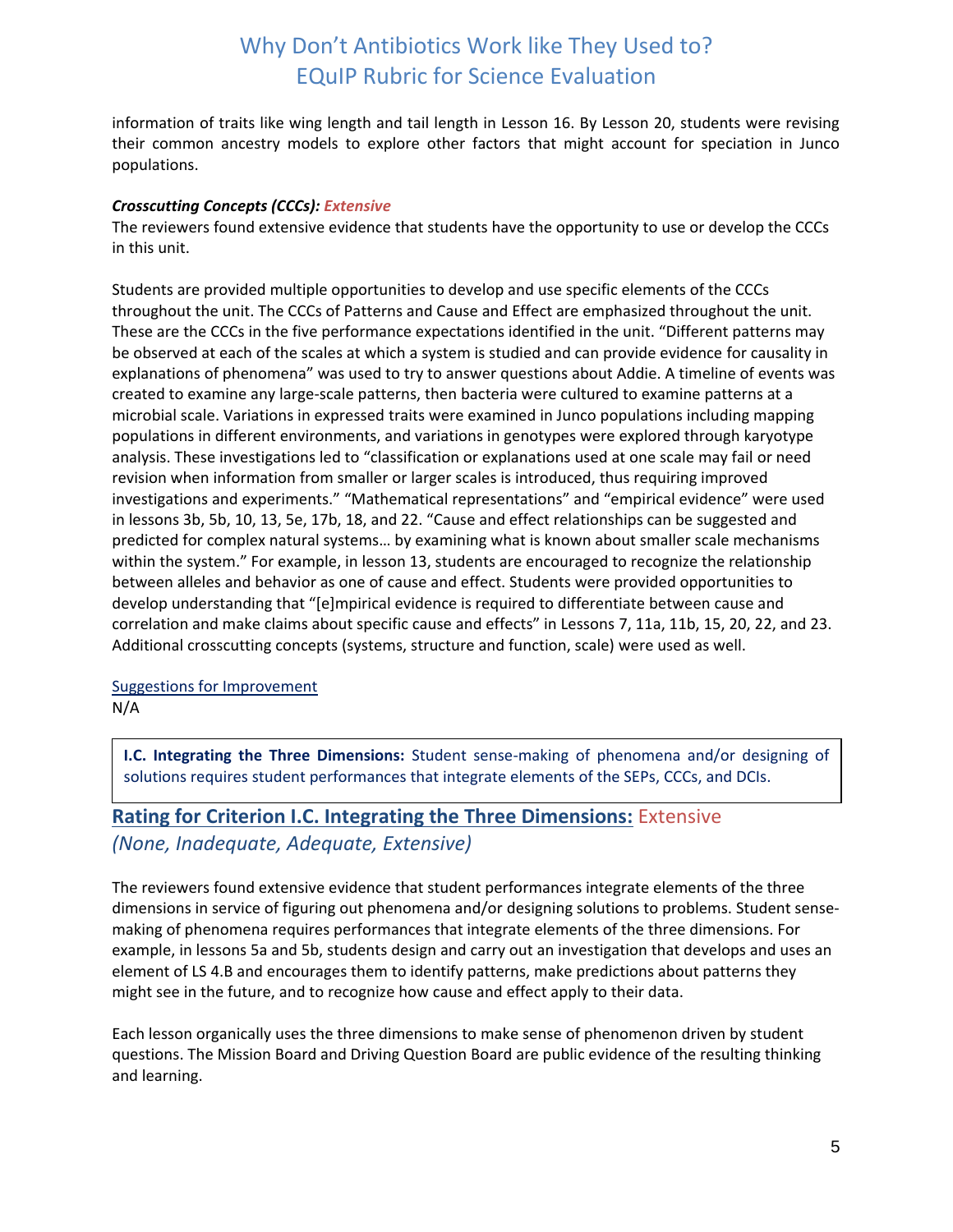Suggestions for Improvement

N/A

**I.D. Unit Coherence:** Lessons fit together to target a set of performance expectations.

- i. Each lesson builds on prior lessons by addressing questions raised in those lessons, cultivating new questions that build on what students figured out, or cultivating new questions from related phenomena, problems, and prior student experiences.
- ii. The lessons help students develop toward proficiency in a targeted set of performance expectations.

## **Rating for Criterion I.D. Unit Coherence:** Extensive *(None, Inadequate, Adequate, Extensive)*

The reviewers found extensive evidence that lessons fit together coherently to target a set of performance expectations. Each lesson builds on prior lessons by addressing questions raised and cultivating new questions. Each of the lessons presented in the Teacher Guide provides, at the top of the document, a section titled "Previous Lesson… Where we've been." This provides a very succinct synopsis of what has come before and is linked via an arrow to what students will be doing and what questions will be addressed in the current lesson.

Each experience promotes questions from the students and those questions drive subsequent learning. Suggested prompts in the teacher's guide provide assistance to teachers that help focus student thinking and assist in maintaining a logical conceptual flow.

There are multiple mechanisms embedded in the unit that explain how prior learning will be built upon. One such mechanism exists at the end of each lesson synopsis in the Evolution Storyline and is titled "Next Steps." For example, in lesson 5a, at the bottom of the box titled "What We Figure Out" the lesson states "We are excited to check on our future results, but know that it will take a couple of days to see the effects (just like it did in lesson 3a to 3b). We think we have figured out some pieces to help us answer some of the questions on our Driving Question Board, 'Why did antibiotics stop working for Addie?' So we want to take stock of the questions we answered and what we figured out so far in the next class and regroup."

Many of the student worksheets included first ask students to revisit ideas arrived at during the previous lesson. For example, the lesson 18 student activity sheet starts with the following "18.1 - Connecting to the Previous Lesson - Q1: What did we decide we could figure out by comparing the relationship between the alleles found in the mountain population males, and the alleles in the UCSD offspring?" This reinforces unit coherence and helps students move toward proficiency in the identified performance expectations.

The Teacher's Manual provides "Alignment to the Standards" with each lesson that includes the targeted PE as well as CCSS Math and ELA where appropriate. The overview page includes the targeted PEs that are being built toward with that lesson. Some of the "Getting Ready: Teacher Preparation" sections for a new lesson include connections to DCIs from the middle school, which could be useful to teachers for determining gaps in understanding. Each lesson performance expectation includes the targeted component of the targeted DCIs (and SEP and CCC).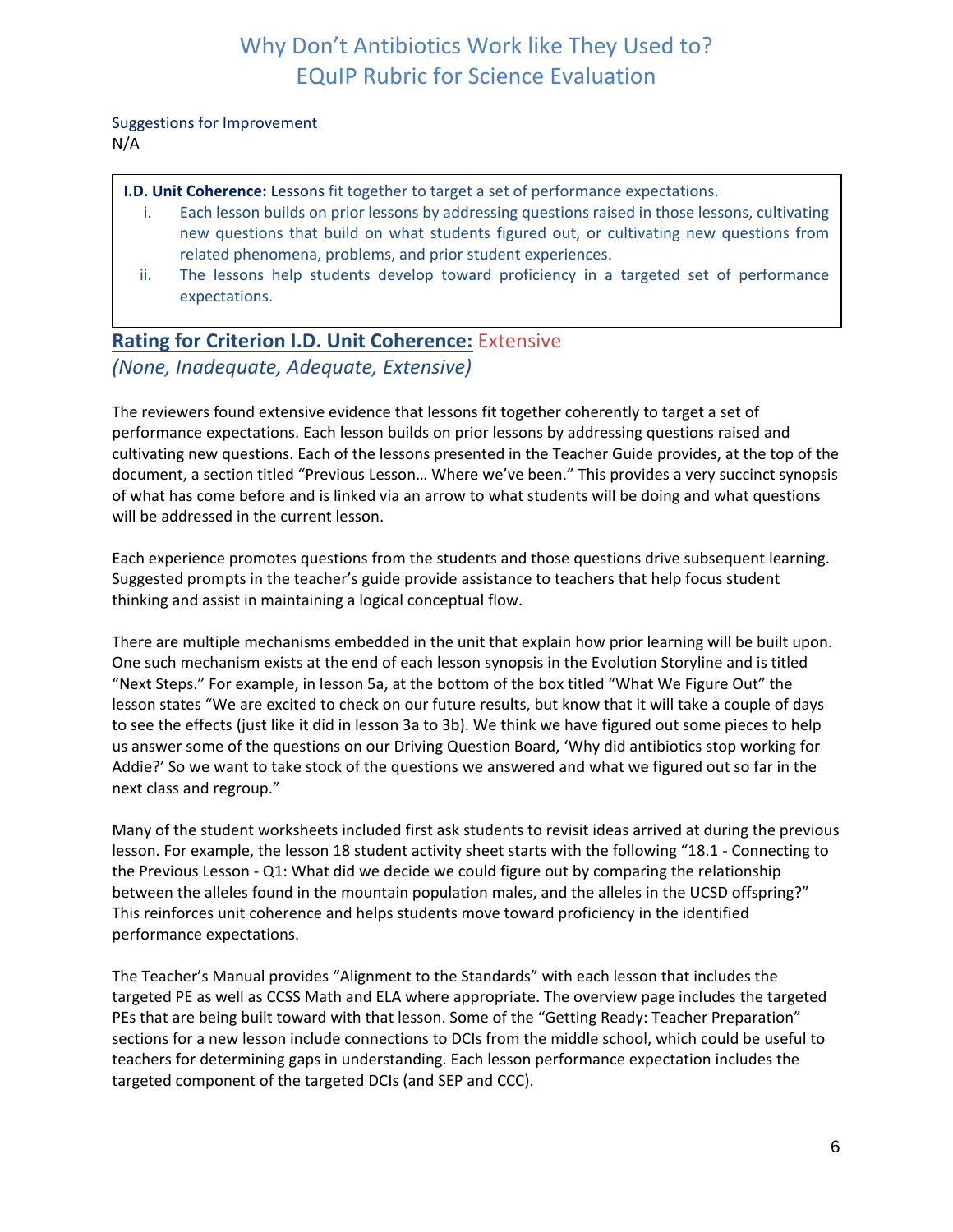### Suggestions for Improvement

N/A

### **I.E. Multiple Science Domains**: When appropriate, links are made across the science domains of life science, physical science and Earth and space science.

- i. Disciplinary core ideas from different disciplines are used together to explain phenomena.
- ii. The usefulness of crosscutting concepts to make sense of phenomena or design solutions to problems across science domains is highlighted.

## **Rating for Criterion I.E. Multiple Science Domains:** Adequate *(None, Inadequate, Adequate, Extensive)*

The reviewers found adequate evidence that links are made across the science domains when appropriate. A connection to **ESS3.A** was made in lesson 15 via a differentiation box on page 8 of the teacher's guide. This is an opportunity for teachers to connect to concepts around cost-benefit analysis depending on prior high school grade band experiences.

This is a very life science-oriented unit and the PEs identified and addressed are very appropriate for the multiple phenomena within the storyline. The addition of more connections across domains would help students better understand the interconnectedness of the science domains. Opportunities for connections do exist, via differentiation boxes or otherwise, with other domains.

### Suggestions for Improvement

As the placement of this unit in a sequence of high school grade band learning is not indicated, students may be able to draw on previous knowledge and make connections to their understanding of biogeography, climate change, the age of the Earth, etc. Additionally, a potential connection to PS4, Energy and Radiation exists, particularly in the progression from lesson 4 to 5, as students may wonder what other means exist for killing bacteria beyond antibiotics and antiseptics.

**I.F. Math and ELA:** Provides grade-appropriate connection(s) to the Common Core State Standards in Mathematics and/or English Language Arts & Literacy in History/Social Studies, Science and Technical Subjects.

## **Rating for Criterion I.F. Math and ELA:** Extensive *(None, Inadequate, Adequate, Extensive)*

The unit provides grade appropriate connections to the Common Core State Standards in English Language Arts and Literacy in History/Social Studies, Science, and Technical Subjects for many lessons. At the end of each lesson in the Teacher Guide, there is a section entitled "Alignment with Standards." Almost all of lessons  $1 - 12$  include a section within this in which they indicate the CCSS math and ELA connections.

There are numerous lessons that have students reading multiple texts on the same subject, using complex texts, and communicating in authentic forms. For example, in Lesson 4, students use information from the CDC. In Lesson 10, climate data are used, and additional data are included in Lesson 11a to use as possible evidence. Students use information from scientific journal sources in Lesson 11b, and excerpts from a primary source are used in Lesson 12. Students use aerial photographs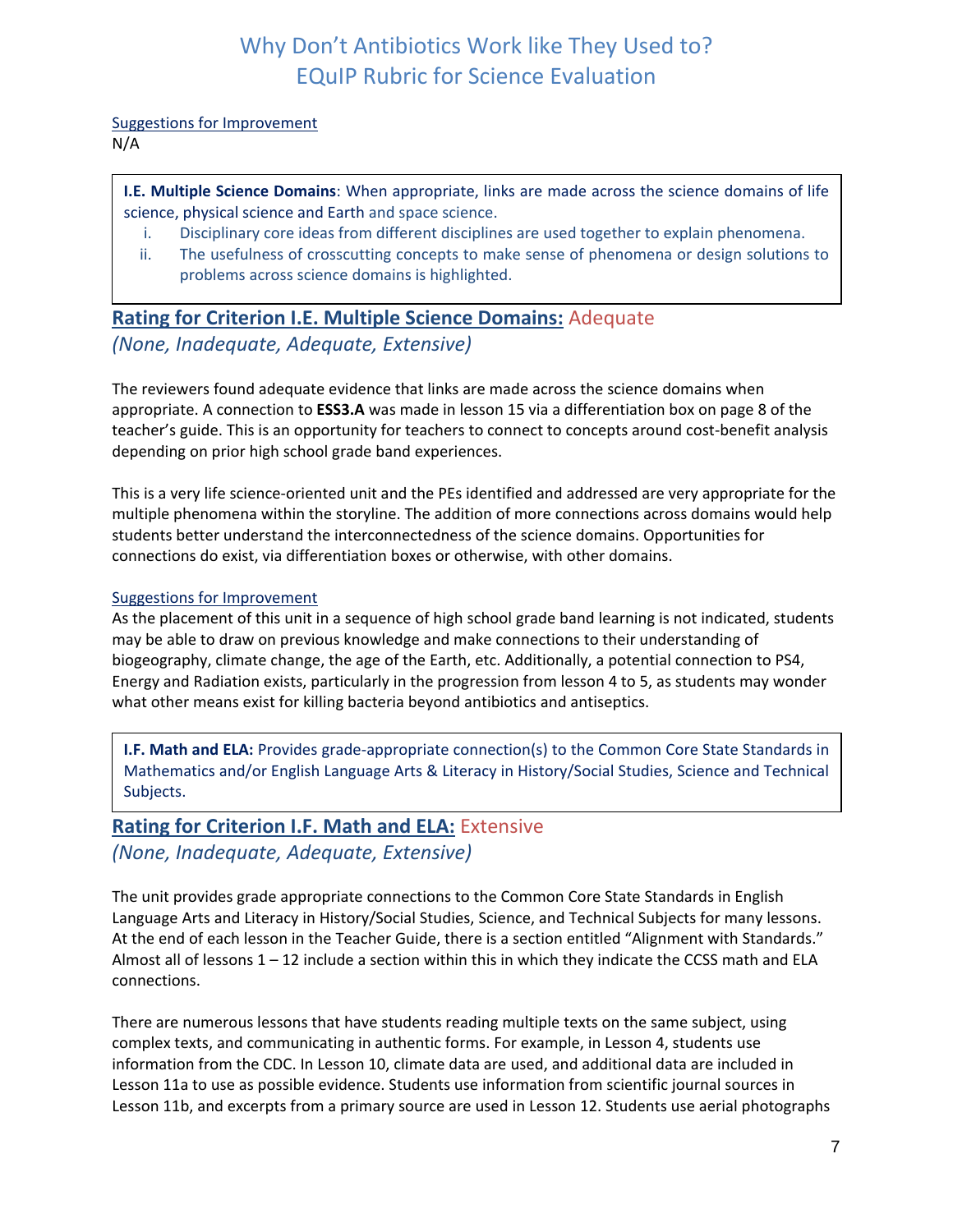and methodology and results from a scientific journal article in Lesson16 to determine how to develop a model of population migration patterns. A technical article on karyotyping was used to determine how to make sense of Junco blood data. Three different articles were used in Lesson 20 to provide methodology and results for analyzing breeding patterns. Students were also required to gather information from a range of media sources – videos, Google Earth, and simulations. As a possible summative opportunity, students synthesized information and created an infographic about antibiotic use for the general public.

Suggestions for Improvement N/A

### **Overall Category I Score (0, 1, 2, 3):** 3

**Unit Scoring Guide – Category I**

**Criteria A-F**

**3:** At least adequate evidence for all of the unit criteria in the category; extensive evidence for criteria A–C

**2:** At least some evidence for all unit criteria in Category I (A–F); adequate evidence for criteria A–C

**1:** Adequate evidence for some criteria in Category I, but inadequate/no evidence for at least one criterion A–C

<span id="page-7-0"></span>**0:** Inadequate (or no) evidence to meet any criteria in Category I (A–F)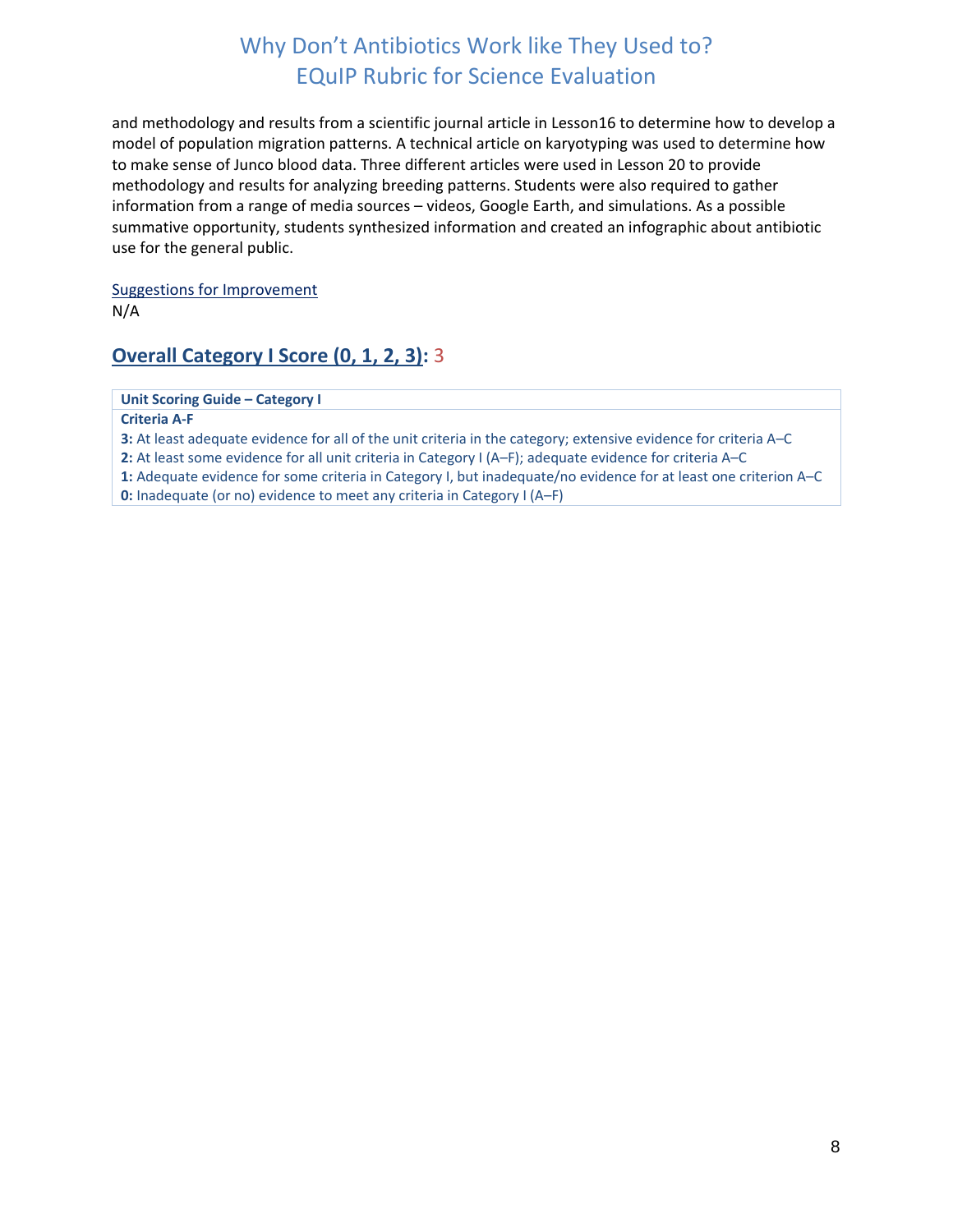# **Category II. NGSS Instructional Supports**

Score: 3

**II.A. Relevance and Authenticity:** Engages students in authentic and meaningful scenarios that reflect the practice of science and engineering as experienced in the real world.

- i. Students experience phenomena or design problems as directly as possible (firsthand or through media representations).
- ii. Includes suggestions for how to connect instruction to the students' home, neighborhood, community and/or culture as appropriate.
- iii. Provides opportunities for students to connect their explanation of a phenomenon and/or their design solution to a problem to questions from their own experience.

### **Rating for Criterion II.A. Relevance and Authority:** Extensive

*(None, Inadequate, Adequate, Extensive)*

The reviewers found extensive evidence that the materials engage students in authentic and meaningful scenarios that reflect the real world.

Students engage in meaningful scenarios that reflect the practice of science as experienced in the real world throughout the unit. In Bend 1, students are working with the case study of a young person who has a drug-resistant disease. Throughout Bend 1 and Bend 2, students are engaged in authentic experimentation working with bacteria in lessons 5a – 5e. In Bend 2, students work with relatively recent data from scientific journals and use this data in their sense making of phenomena.

A Mission Board is displayed that helps to make the connection between what is being studied and its applicability to their own families, neighborhood, and communities. Students are expected to communicate their learning about antibiotic abuse to their larger community to educate them about the importance of taking their entire course of antibiotics.

There are many opportunities for students to make connections between the central phenomenon of the unit. In Bend 2, starting with Lesson 14, students generate how aspects of the natural selection model apply to other organisms. This model is centered on topics of reproduction, trait variation, scale of the system, and interactions that will allow students to generalize their model to other organisms. In Lesson 20, students develop what scientists use called a common garden experiment. Students analyze data collected from primary scientific literature from common garden experiments.

Suggestions for Improvement N/A

**II.B. Student Ideas:** Provides opportunities for students to express, clarify, justify, interpret, and represent their ideas and respond to peer and teacher feedback orally and/or in written form as appropriate.

**Rating for Criterion II.B. Student Ideas:** Extensive

*(None, Inadequate, Adequate, Extensive)*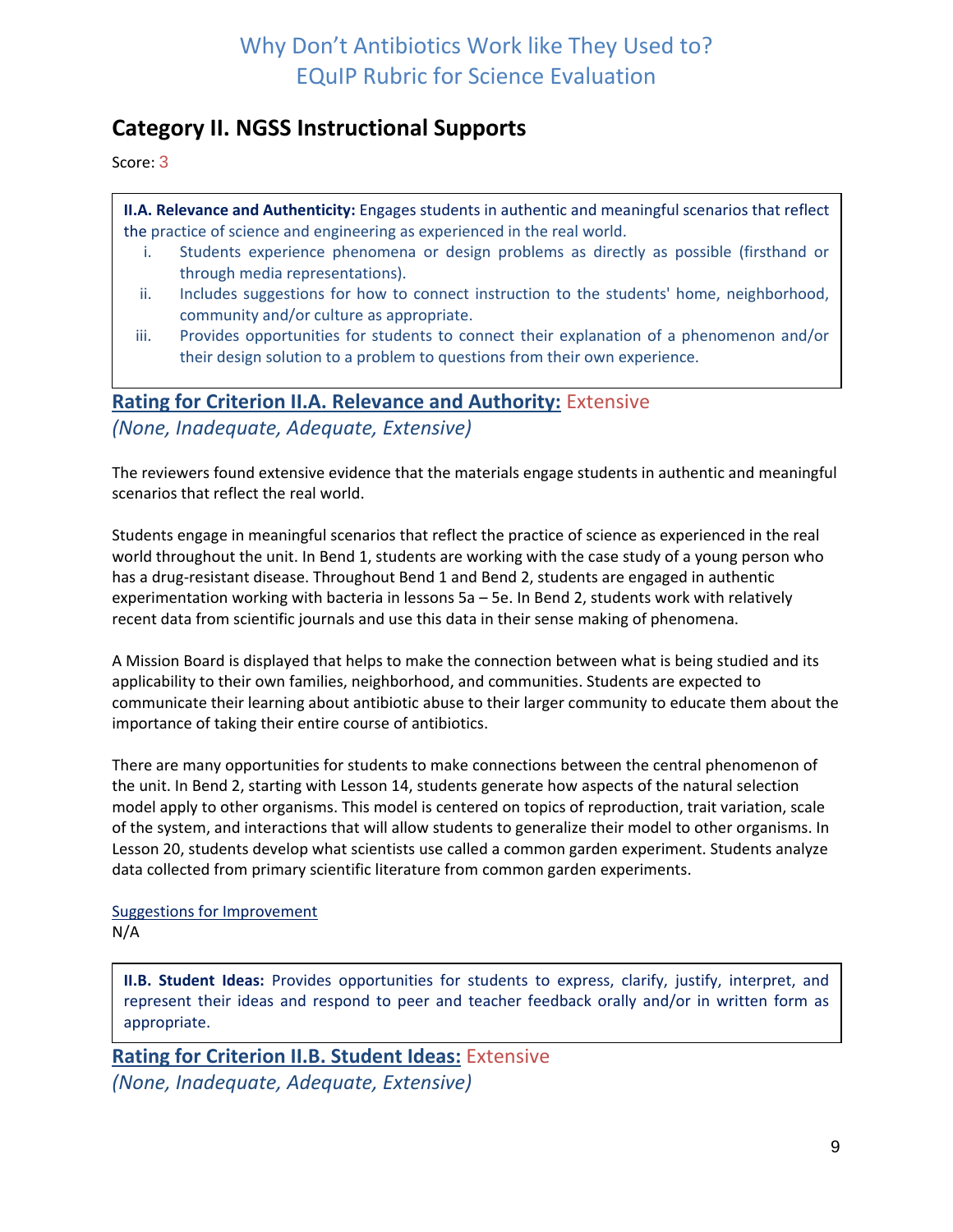The reviewers found extensive evidence that the materials provide students with opportunities to both share their ideas and thinking and respond to feedback on their ideas.

Students are provided many opportunities to express, clarify, justify, interpret and represent their ideas and to respond to peer and teacher feedback orally and/or in written form as appropriate.

Throughout the unit, students are encouraged to use an Incremental Model Tracker (IMT) to work through and clarify their understandings and how those understandings change over time. Teachers are provided guidance on using the IMT in the form of the "How Can Teachers Use the Incremental Model Tracker?" in the Front Matter on page 31. The unit provides specific suggestions for where to find opportunities to express, clarify, and interpret student responses on the IMT so that teachers might use it as a means of formatively assessment.

### Suggestions for Improvement

N/A

**II.C. Building Progressions:** Identifies and builds on students' prior learning in all three dimensions, including providing the following support to teachers:

Explicitly identifying prior student learning expected for all three dimensions Clearly explaining how the prior learning will be built upon.

## **Rating for Criterion II.C. Building Progressions:** Adequate *(None, Inadequate, Adequate, Extensive)*

The reviewers found adequate evidence that the materials identify and build on students' prior learning in all three dimensions.

This unit identifies and builds on students' prior learning. Specific support to teachers for tracking and building upon prior learning in all three dimensions is not explicitly provided.

PEs included in the MS grade band are indicated in the storyline Front Matter.

The crosscutting concept of systems is a focus of this storyline. Students are repeatedly called on to think about different aspects of this phenomenon and related phenomena as systems. This begins in Lesson 1, as students are asked to consider Addie as a system. Repeatedly throughout the Bend systems are called out (specifically, for example, in lesson nine number six). At the end of Bend 1, lesson 13, students are assessed with a novel scenario. In this scenario they are comparing 2 fields with different populations of aphids. These fields are referred to as systems without clarification - students at this point in the unit are expected to be able to use systems thinking to consider the phenomenon presented.

While the CCC of systems is called out and clearly built upon throughout the storyline, how prior learning will be built upon is not clearly explained for this or other dimensions that are a focus for this storyline.

### Suggestions for Improvement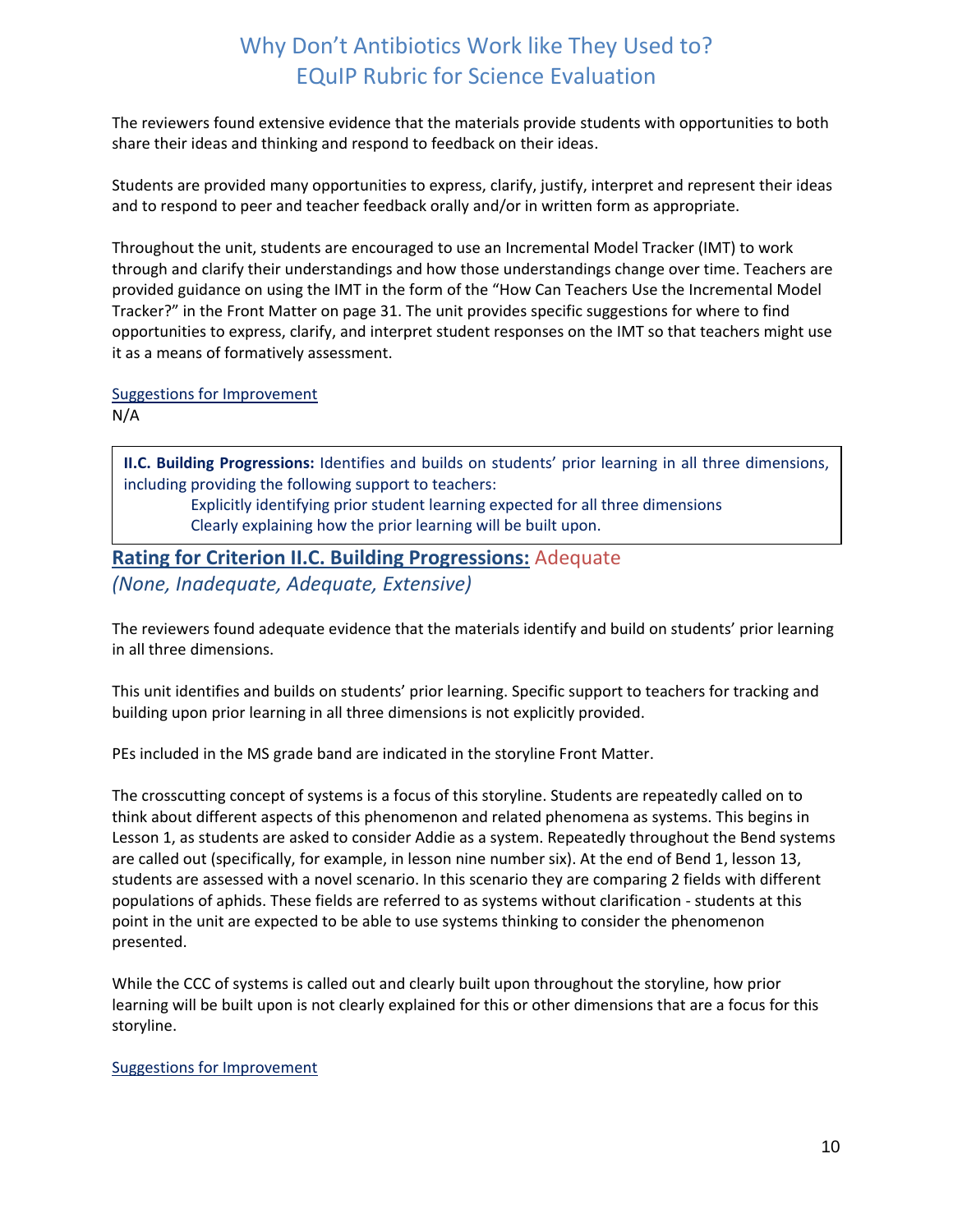Including a table for each dimension across all lessons within each Bend would allow for tracking of student learning in each dimension and how each is built upon each time it is encountered by students as they move through the Bends.

It is recognized that the LPE table with assessment opportunities is a powerful tool and can facilitate teachers in tracking progress through dimensions. It does not, however, identify prior learning and explain how this learning will be built upon.

**II.D. Scientific Accuracy:** Uses scientifically accurate and grade-appropriate scientific information, phenomena, and representations to support students' three-dimensional learning.

## **Rating for Criterion II.D. Scientific Accuracy:** Extensive *(None, Inadequate, Adequate, Extensive)*

The reviewers found extensive evidence that the materials use scientifically accurate and grade appropriate scientific information.

This this storyline provides guidance to teachers to support differentiated instruction throughout.

Appropriate alternatives for students who are English language learners, have special needs or read below grade level have been provided. For most of the learning activities in the lessons, teachers are provided "Differentiated Strategies and Alternative Activities" indicated consistently via the "Teacher Support" section of the Learning Plans (the right-hand column).

For example, in lesson 28 students are asked to write down steps in an evolution of bacteria experiment. Provided to the teacher are strategies to employ to help struggling students, such as "project this set of steps for students to refer to" and to provide students with a written document that summarizes the steps in a different format. There is also a group discussion strategy provided for ensuring that all students understand the purpose of each of the steps in the procedure they have been asked to outline.

Guidance for teachers for aiding students who may need reading support is included throughout the unit. The following is from the Teacher Support Section of lesson 19, "As you introduce the close reading portion of the lesson, you may wish to differentiate the activity based on what you know about your students as readers. A complex scientific text poses unique challenges for students, and some may require additional support as they tackle the text. Consider the options below to differentiate for students who struggle with complex scientific texts:

- Pair students with differing abilities (one strong reader with one weaker reader) to complete the activity together.
- Pull a small group of students and read closely together. Think aloud as you read together to let students in on your comprehension strategies.
- Complete the reading as a large group, reading one section at a time and drawing out the big ideas of the text."

Additional strategies for supporting students struggling with text are included repeatedly throughout the storyline, including but not limited to lessons 2,11 and 26.

Extra support for students who are struggling to meet the targeted expectations is provided. Again, this support guidance appears in the Teacher Support section of the teacher's guide. The following is an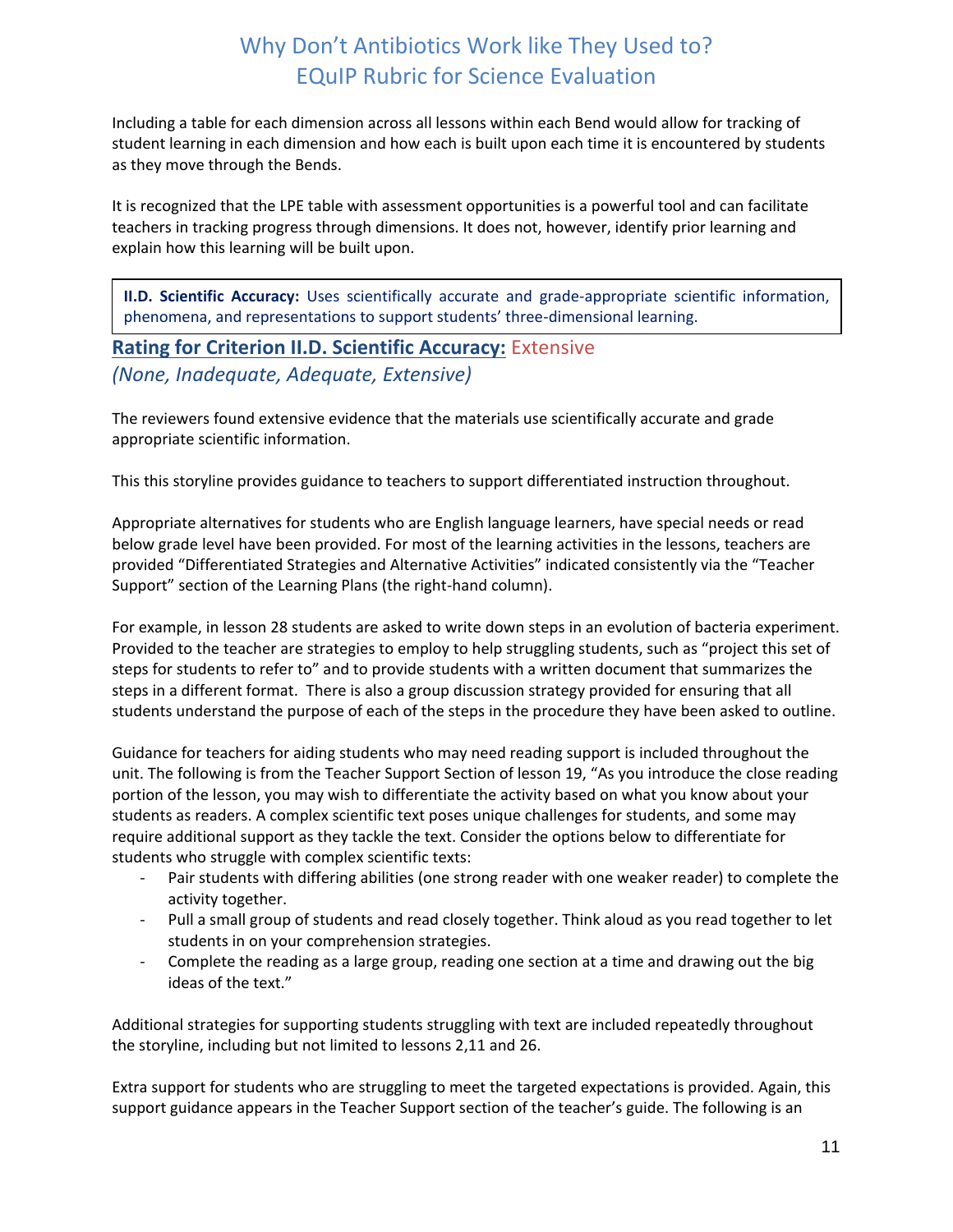excerpt from the document submitted with the storyline. The document explains to reviewers how many of the issues brought up in the original peer review document have been addressed. Each of the supports indicated in the excerpt below have been checked and verified by the PRP team.

"We have added many specific differentiation strategies to support struggling students. For example, in Lesson 7 there are specific instructional strategies to support students with the mathematical thinking needed. The home learning reading for lesson 11 has multiple sections which can be assigned based on the needs of the students to both support struggling students and provide appropriate challenge to others. …Lesson 18 provides specific suggestions to support students in understanding the abstract data collection methods. Lesson 28 provides specific strategies to support students in understanding the experimental evolution study."

In the lesson 11 example cited above, students are creating eight graphs, half of which are more challenging than the other half. This difference is noted as is the opportunity to use this fact as a differentiation strategy in the Teacher Support section, "Also, the reproduction assignments are slightly easier to complete than the antibiotic assignments so that would be another way to differentiate based on your students' needs."

Extensions for students with high interest or who have already met the performance expectations are interspersed throughout the storyline.

For example, after lesson 26, students are asked to engage with three sets of data about mutation rates, mitochondrial DNA and the Y chromosome (Data sets A, B and C) and answer questions about them as part of their home-learning experience. For those students (or classes) that might want or benefit from extensions to their learning or are of high interest, authors have included an article about speciation and what it means to be different species.

### Suggestions for Improvement

The following was indicated in the "Response to Peer Review Panel Feedback" document submitted by the authors for Section II, criterion E, "*Lesson 10 provides additional investigations if students are struggling to make the connection between having fewer pores and being harder to kill by antibiotics,"*  however there is no Teachers Guide for lesson 10 so this cannot be verified.

The following was indicated in the "Response to Peer Review Panel Feedback" document submitted by the authors for Section II, criterion E, "*In Lesson 13 students who struggle with reading could be assigned to group C* "Partner Needs*" for a shorter, more straight-forward reading assignment*." The PRP team, however, was unable to identify the corresponding assignment or support guidance in Lesson 13.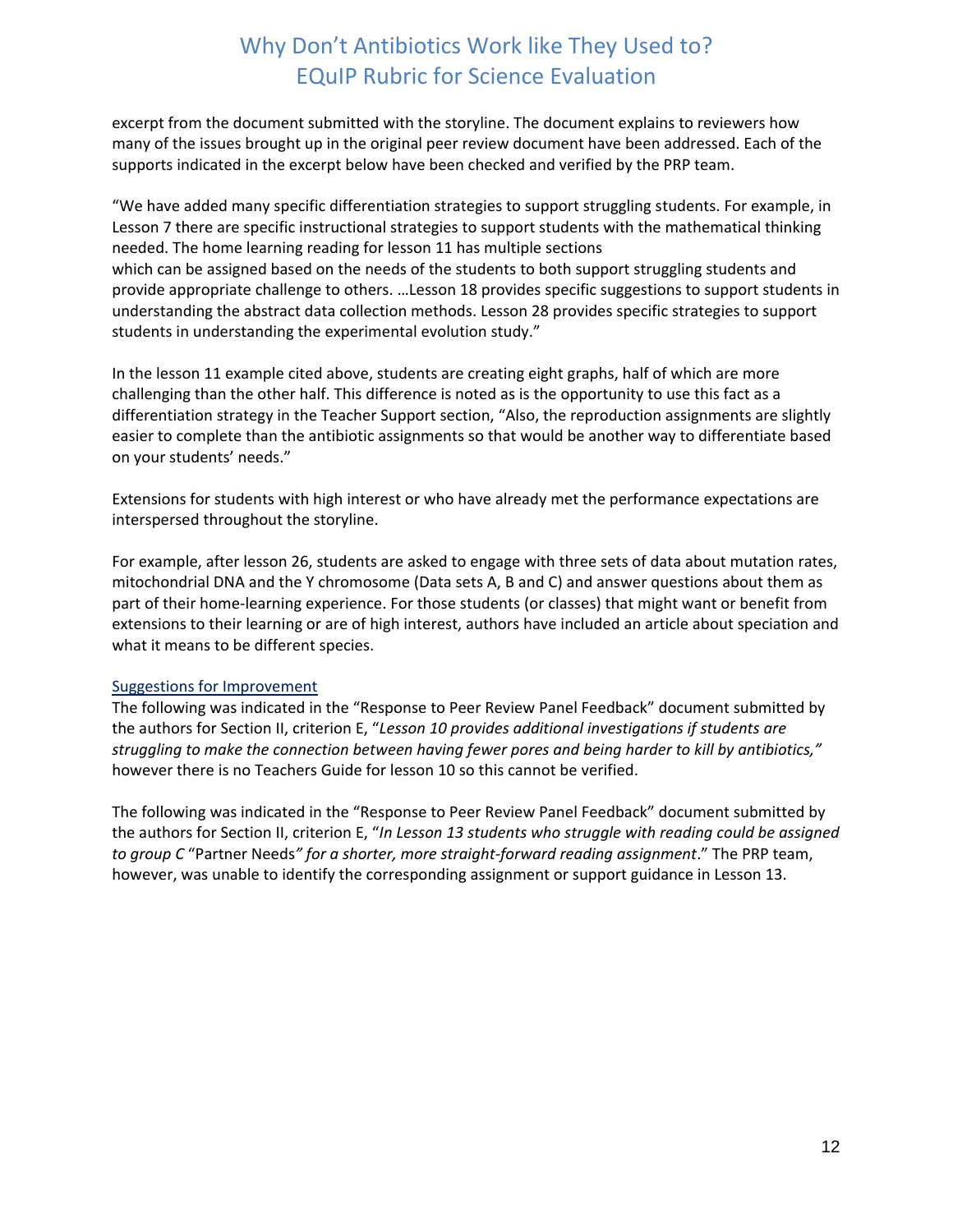**II.E. Differentiated Instruction:** Provides guidance for teachers to support differentiated instruction by including:

- i. Appropriate reading, writing, listening, and/or speaking alternatives (e.g., translations, picture support, graphic organizers, etc.) for students who are English language learners, have special needs, or read well below the grade level.
- ii. Extra support (e.g., phenomena, representations, tasks) for students who are struggling to meet the targeted expectations.
- iii. Extensions for students with high interest or who have already met the performance expectations to develop deeper understanding of the practices, disciplinary core ideas, and crosscutting concepts.

## **Rating for Criterion II.E. Differentiated Instruction:** Extensive *(None, Inadequate, Adequate, Extensive)*

The reviewers found extensive evidence that the materials provide guidance for teachers to support differentiated instruction throughout.

Appropriate alternatives for students who are English language learners, have special needs or read below grade level have been provided. For most of the learning activities in the lessons, teachers are provided "Differentiated Strategies and Alternative Activities" indicated consistently via the "Teacher Support" section of the Learning Plans (the right-hand column).

For example, in lesson 28 students are asked to write down steps in an evolution of bacteria experiment. Provided to the teacher are strategies to employ to help struggling students, such as "project this set of steps for students to refer to" and to provide students with a written document that summarizes the steps in a different format. There is also a group discussion strategy provided for ensuring that all students understand the purpose of each of the steps in the procedure they have been asked to outline.

Guidance for teachers for aiding students who may need reading support is included throughout the unit. The following is from the Teacher Support Section of lesson 19, "As you introduce the close reading portion of the lesson, you may wish to differentiate the activity based on what you know about your students as readers. A complex scientific text poses unique challenges for students, and some may require additional support as they tackle the text. Consider the options below to differentiate for students who struggle with complex scientific texts:

- Pair students with differing abilities (one strong reader with one weaker reader) to complete the activity together.
- Pull a small group of students and read closely together. Think aloud as you read together to let students in on your comprehension strategies.
- Complete the reading as a large group, reading one section at a time and drawing out the big ideas of the text."

Additional strategies for supporting students struggling with text are included repeatedly throughout the storyline, including but not limited to lessons 2,11 and 26.

Extra support for students who are struggling to meet the targeted expectations is provided. Again, this support guidance appears in the Teacher Support section of the teacher's guide. The following is an excerpt from the document submitted with the storyline. The document explains to reviewers how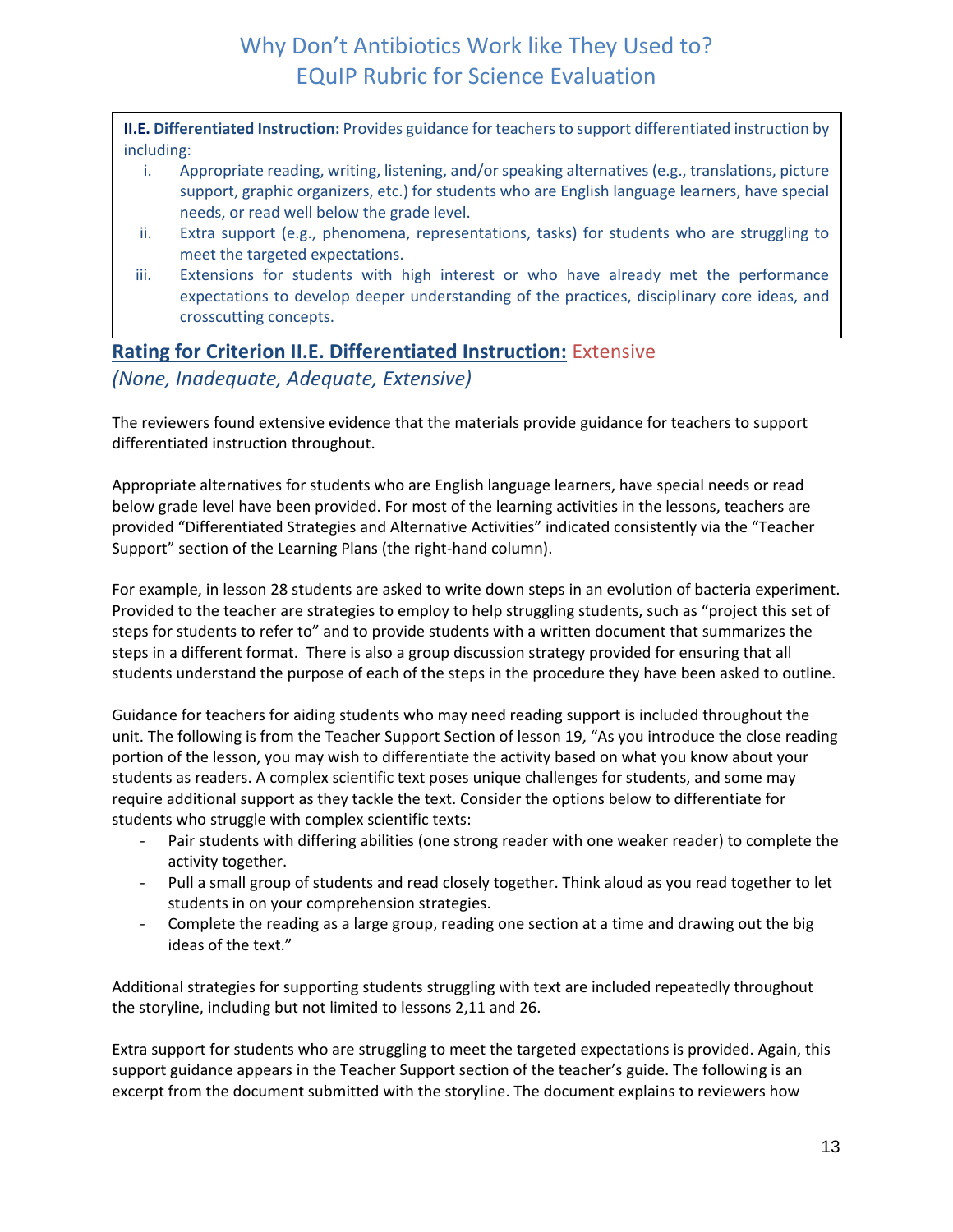many of the issues brought up in the original peer review document have been addressed. Each of the supports indicated in the excerpt below have been checked and verified by the PRP team.

"We have added many specific differentiation strategies to support struggling students. For example, in Lesson 7 there are specific instructional strategies to support students with the mathematical thinking needed. The home learning reading for lesson 11 has multiple sections which can be assigned based on the needs of the students to both support struggling students and provide appropriate challenge to others. …Lesson 18 provides specific suggestions to support students in understanding the abstract data collection methods. Lesson 28 provides specific strategies to support students in understanding the experimental evolution study."

In the lesson 11 example cited above, students are creating eight graphs, half of which are more challenging than the other half. This difference is noted as is the opportunity to use this fact as a differentiation strategy in the Teacher Support section, "Also, the reproduction assignments are slightly easier to complete than the antibiotic assignments so that would be another way to differentiate based on your students' needs."

Extensions for students with high interest or who have already met the performance expectations are interspersed throughout the storyline.

For example, after lesson 26, students are asked to engage with three sets of data about mutation rates, mitochondrial DNA and the Y chromosome (Data sets A, B and C) and answer questions about them as part of their home-learning experience. For those students (or classes) that might want or benefit from extensions to their learning or are of high interest, authors have included an article about speciation and what it means to be different species.

Suggestions for Improvement

N/A

**II.F. Teacher Support for Unit Coherence:** Supports teachers in facilitating coherent student learning experiences over time by:

- i. Providing strategies for linking student engagement across lessons (e.g. cultivating new student questions at the end of a lesson in a way that leads to future lessons, helping students connect related problems and phenomena across lessons, etc.).
- ii. Providing strategies for ensuring student sense-making and/or problem-solving is linked to learning in all three dimensions.

## **Rating for Criterion II.F. Teacher Support for Unit Coherence:** Extensive *(None, Inadequate, Adequate, Extensive)*

The unit supports teachers in facilitating coherent student learning experiences over time. For example, throughout the unit they work with a Driving Question Board. This mechanism helps students remember the larger questions they are trying to answer as they engage in lesson – level activities to support their understanding. The Addie case study is revisited in Bend 2 as bacterial growth is analyzed and again to wrap up the unit.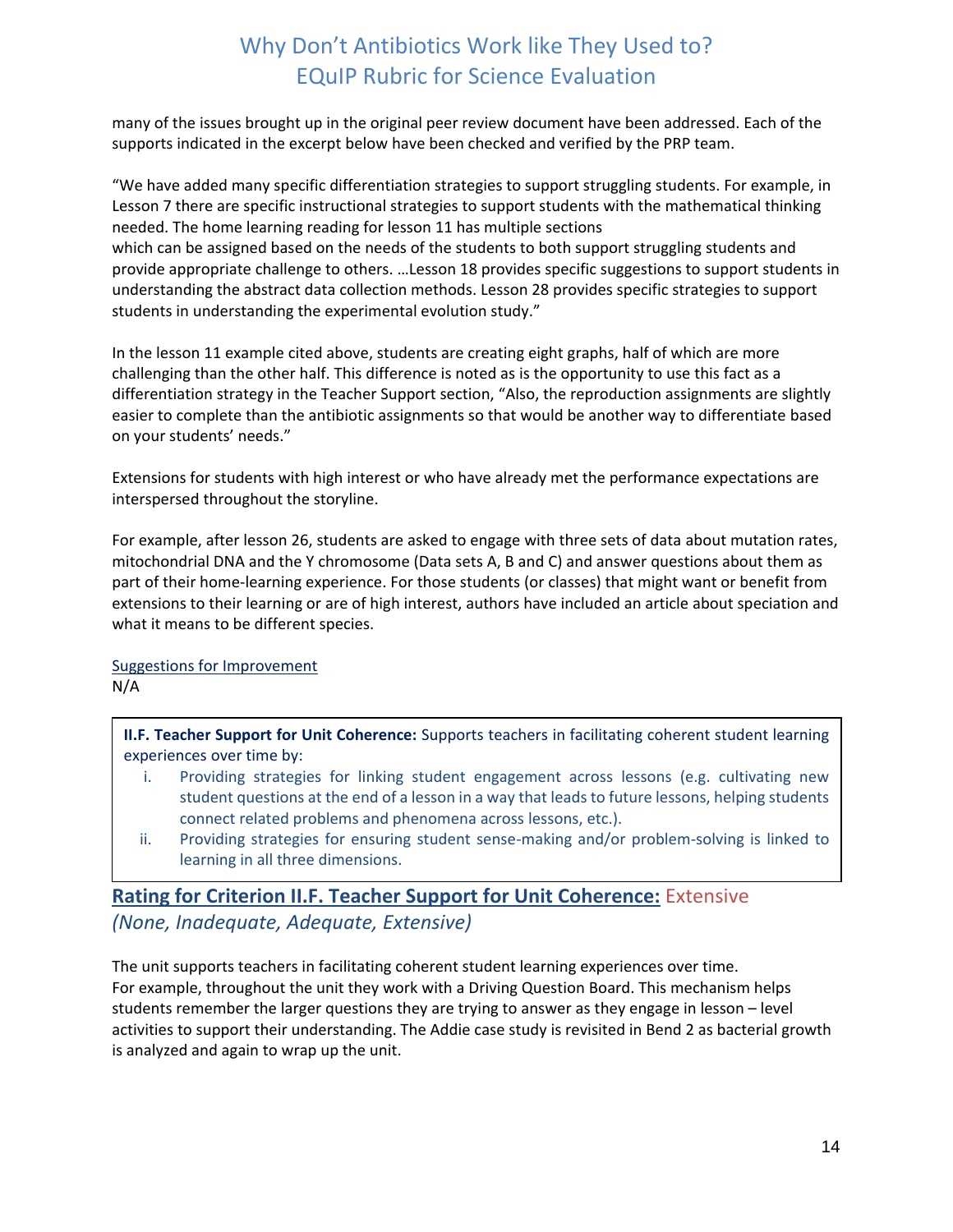Another example is the "Next steps" sections at the end of each lesson synopsis in the "What We Figure Out" sections in the Storyline document. Including information about previous learning on student handouts is another example of connecting learning experiences over time.

For each lesson, lesson performance expectations crafted by the authors are included. These reinforce the three-dimensional nature of the NGSS for the instructor and are often at the element level of the dimension.

Suggestions for Improvement N/A

**II.G. Scaffolded differentiation over time:** Provides supports to help students engage in the practices as needed and gradually adjusts supports over time so that students are increasingly responsible for making sense of phenomena and/or designing solutions to problems.

**Rating for Criterion II.G. Scaffolded Differentiation Over Time:** Adequate *(None, Inadequate, Adequate, Extensive)*

The reviewers found adequate evidence that the materials support teachers in helping students engage in the practices as needed and gradually adjusts supports over time.

The unit engages students in many SEPs and CCCs repeatedly across the lessons and the content becomes more challenging and complex as the unit progresses. Students are increasingly applying acquired knowledge to novel situations. Additionally, support in the form of differentiation and scaffolding is provided at many moments during which students are engaging in the practices. The PRP team was unable to find sufficient evidence that that support was scaffolded over time to award a score of Extensive.

A deliberate effort is shown to develop students' independence relative to their performances against the elements of the 3 dimensions over time.

Lesson 2: student jigsaw summaries of different resources (data) of infected populations of people with resistant bacterial infections to find a pattern in the collected data by the CDC.

Lesson 4: teacher is provided suggested questions/prompts for this lesson that explicitly asks students for patterns. "What patterns or contradictions do you notice across all of the responses we heard? What else do you notice that you think might be significant?"

Lesson 4.1 Student Activity Sheet – Using Mathematical Thinking (Letter H in Teacher's Guide) This gives suggested support for students in developing appropriate graphing skills. This is in preparation for students to develop a model of their understanding from evidence in Lessons 3b, 5, and 7. "Students will need to use this labeling approach to their graph in future lessons" (page 49, Teacher's Guide).

Lesson 3b: Students are expected to compare and contrast data sets and find patterns in how people pick up bacteria from the environment. This evidence is used to answer specific questions to studentgenerated investigations. (Letter F, page 61, Mathematical and Computational Thinking, Teacher Guide)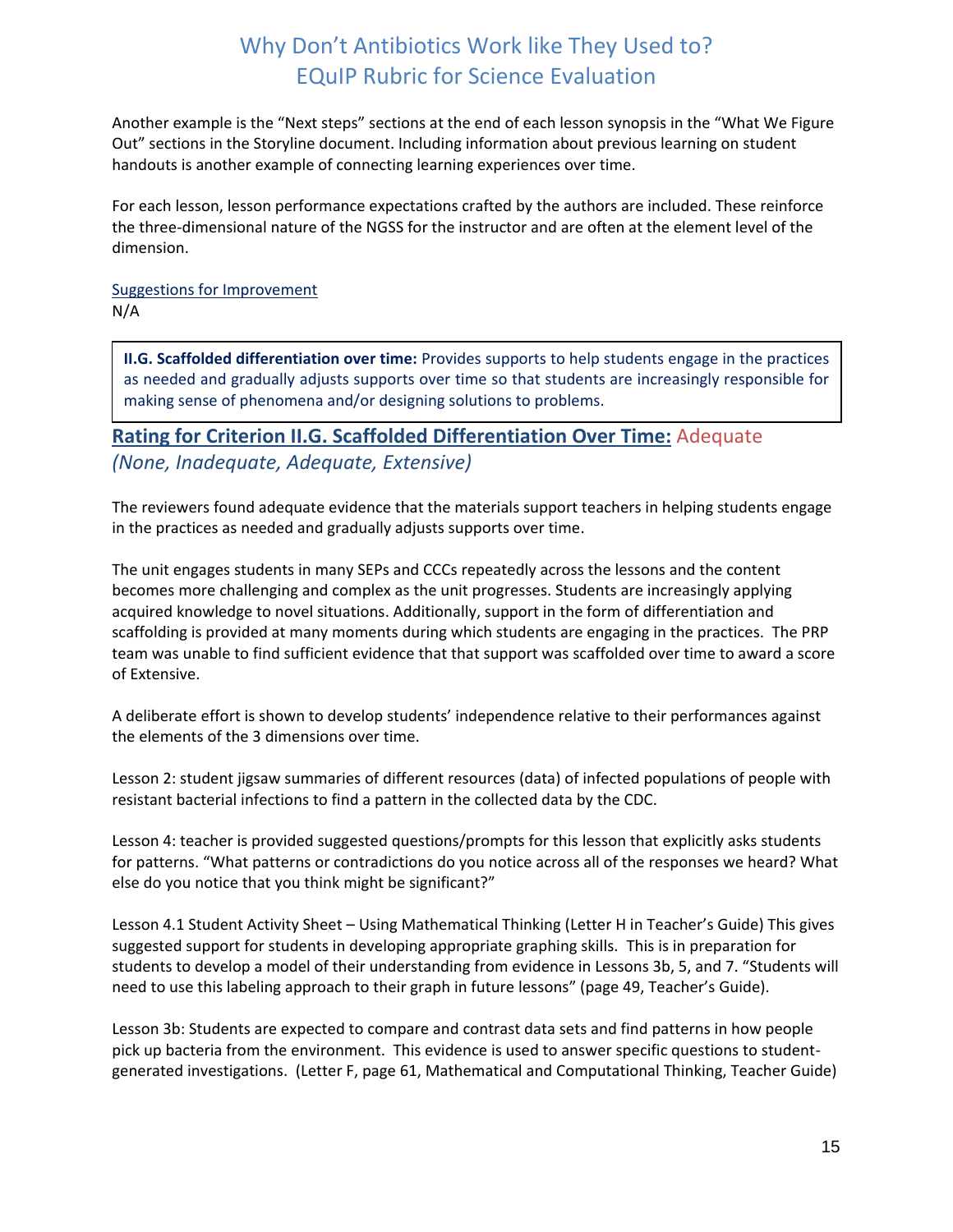Lesson 5: Students design their own experiment and use data to develop a graph of what their bacteria growth/population represent.

Lesson 7: Students develop an explanation using data and graphical representation (model) of the population of bacteria.

Suggestions for Improvement N/A

## **Overall Category II Score (0, 1, 2, 3):** 3

**Unit Scoring Guide – Category II**

**Criteria A‐G:**

**3:** At least adequate evidence for all criteria in the category; extensive evidence for at least two criteria

**2:** Some evidence for all criteria in the category and adequate evidence for at least five criteria, including A

**1:** Adequate evidence for at least three criteria in the category

**0:** Adequate evidence for no more than two criteria in the category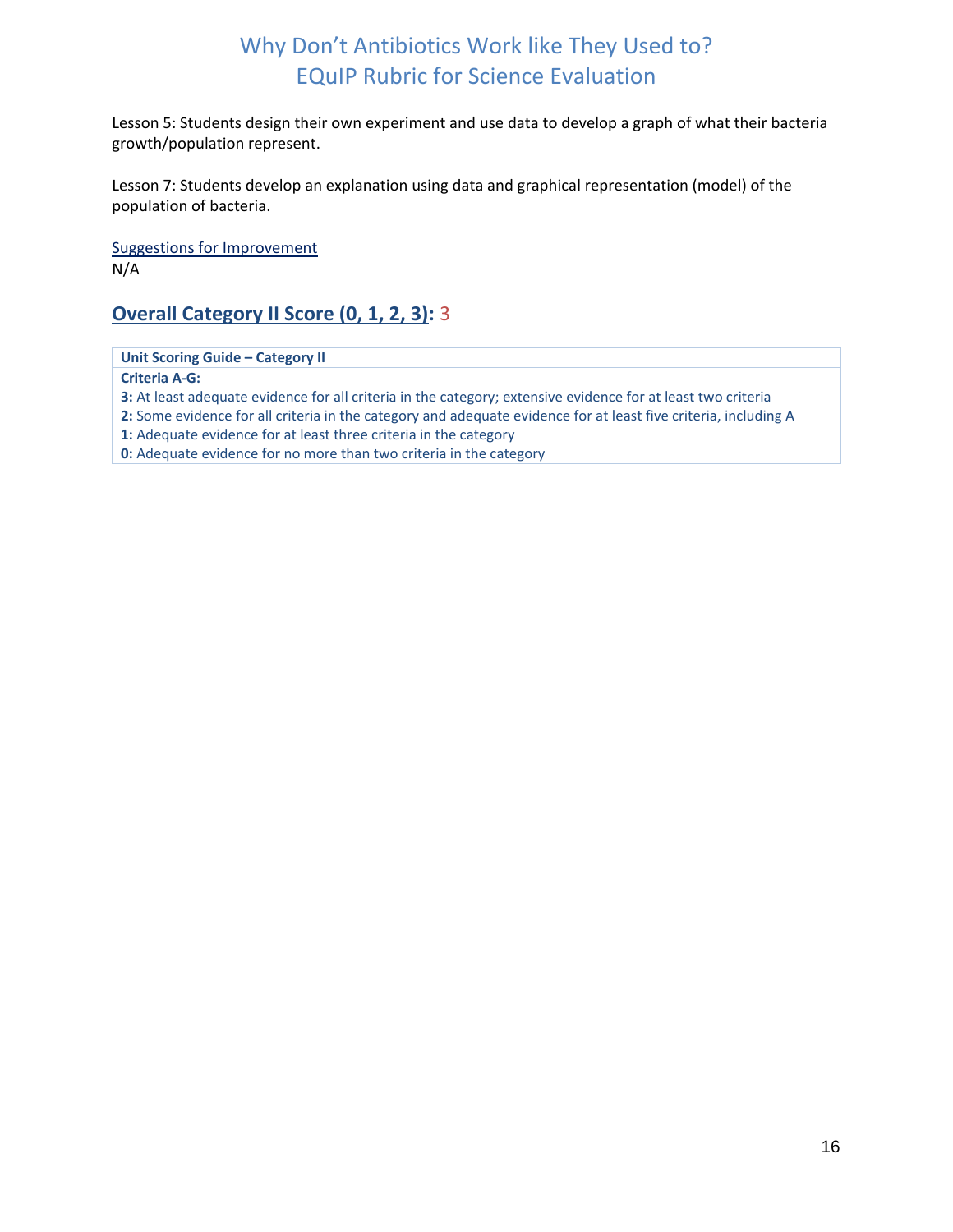## <span id="page-16-0"></span>**Category III. Monitoring NGSS Student Progress**

Score: 3

**III.A. Monitoring 3D student performances:** Elicits direct, observable evidence of three-dimensional learning; students are using practices with core ideas and crosscutting concepts to make sense of phenomena and/or to design solutions.

**Rating for Criterion III.A. Monitoring 3D Student Performances:** Extensive *(None, Inadequate, Adequate, Extensive)*

The reviewers found extensive evidence that the materials elicit direct, observable evidence of students using practices with core ideas and crosscutting concepts to make sense of phenomena and/or design solutions.

The unit elicits direct, observable evidence of three-dimensional learning. For example, in Bend 2, lesson 13, students develop and revise a model. In part, the model reflects the cause and effect relationship between CORT and bird behavior. Students are working with elements of LS 4.B "natural selection only occurs if there is both (1) variation in the genetic information between organisms in a population and (2) variation in the expression of that genetic information – that is, trait variation – that leads to differences in performance among individuals."

Suggestions for Improvement N/A

**III.B. Formative:** Embeds formative assessment processes throughout that evaluate student learning to inform instruction.

# **Rating for Criterion III.B. Formative:** Extensive

*(None, Inadequate, Adequate, Extensive)*

The reviewers found extensive evidence that the materials embed formative assessment processes throughout that evaluate student learning and inform instruction.

Many formative assessment opportunities are provided throughout the unit and consistently identified in the Teacher Support Boxes. For example, at the end of lesson 8a step 5, students complete the "next steps" of their "Student Activity Sheets," which asks them to process the data they have collected, prepare data tables for the next class and to revisit their IMTs. They are to complete these as home learning if they are unable to finish them in class. While not part of the scripted lesson necessarily, teachers are told the following in the Teacher Support Box in the Teacher Support Section, "You may decide to collect the entire set of Student Activity Sheets the following day in order to assess students' entire investigation plan." Many such opportunities are noted this way throughout the unit.

Teachers are also provided guidance in facilitating student self-assessment after any type of discussion – group, partner etc. A "Student Self-Assessment Discussion Rubric" is provided for both large group and small group discussions that allow students to self-assess on the quality of their engagement in the discussion. To clarify, these do not address content or performance in the three dimensions.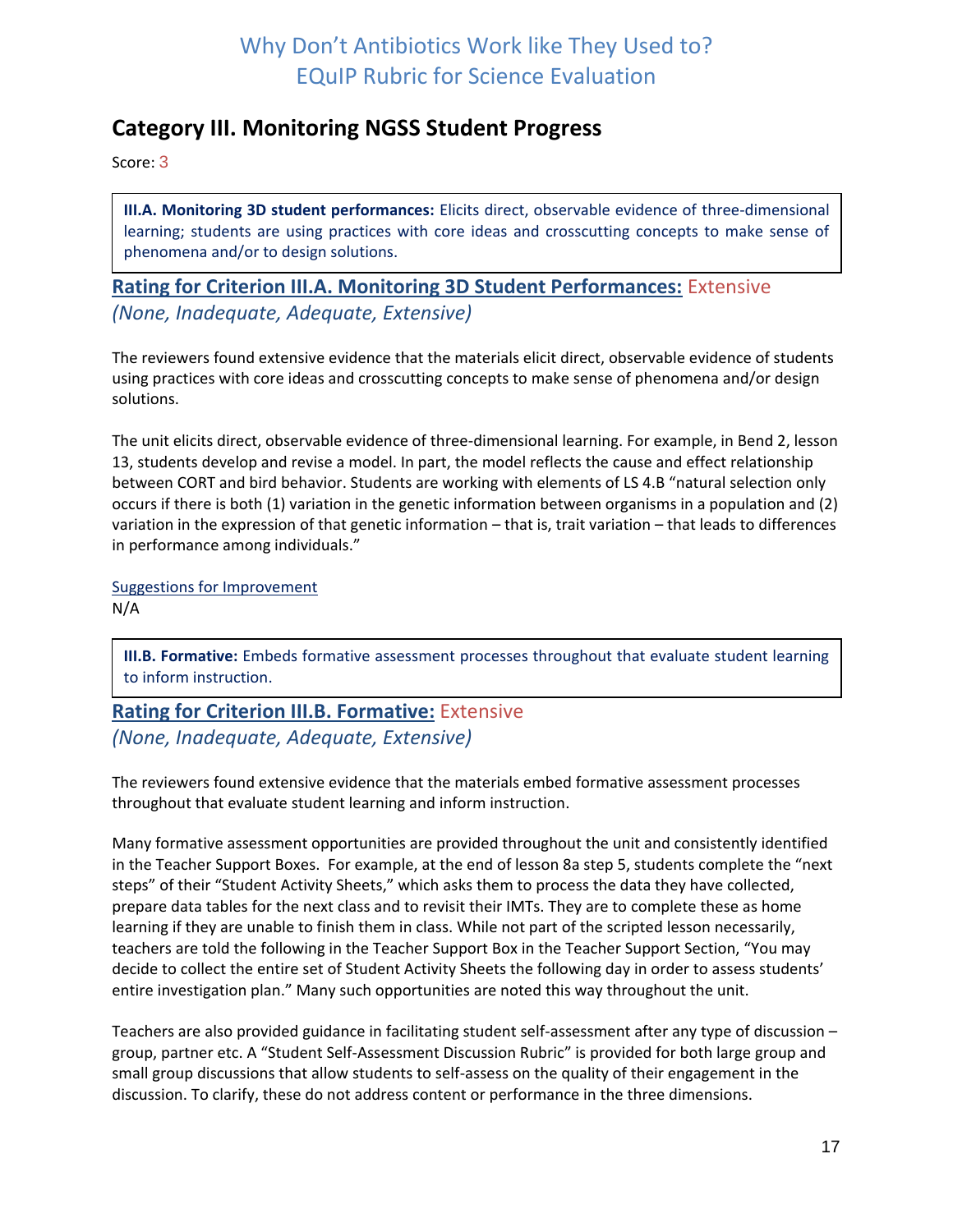In the "How Can Teachers Use the Incremental Model Tracker (IMT)?" document in the Front Matter on page 31 it is suggested that teachers use the IMT as a means of formative assessment, and clarity on how to do this is provided in the "Assessment System in the Evolution Unit" document. Included is also information on how students can use the IMT to self-assess.

Formative assessment opportunities in the form of Students Electronic Exit Tickets (SEETSs) (lessons 5, 7, 10, 16, 20, 23) – as well as a formative assessment opportunity from lesson 22 are indicated by lesson number in the "Assessment System in the Evolution Unit" document. Information in the "Assessment System in the Evolution Unit" also informs teachers during which lessons these opportunities exist and how to use the SEETSs as a means of formative assessment. The document also provides teachers with a brief synopsis of the SEET for each lesson.

For example, at the end of lesson 7 (and all lessons having SEETs), teachers are prompted to provide a URL to students which takes them to a survey. This is the SEET and formatively assesses not just student understanding of concepts by asking them to interpret data in the form of multiple choice questions but asks them to reflect on the quality of their contributions to the class discussion and to reflect of their level of understanding of the content from that lesson.

As an additional tool for educators, authors have provided guidance for using the lesson performance expectations (LPEs) to guide formative assessment for each lesson. This resource is part of the "Assessment System in the Evolution Unit" and takes the form of a table. Included in this table are the lesson performance expectations for each lesson as well as opportunities within that lesson to assess student progress towards those LPEs. For specific evidence of this see Category III Criterion E.

Suggestions for Improvement N/A

**III.C. Scoring guidance:** Includes aligned rubrics and scoring guidelines that provide guidance for interpreting student performance along the three dimensions to support teachers in (a) planning instruction and (b) providing ongoing feedback to students.

### **Rating for Criterion III.C. Scoring Guidance:** Extensive

*(None, Inadequate, Adequate, Extensive)*

Aligned rubrics and scoring guidelines that provide guidance for interpreting student performance along the three dimensions to support teachers are robust in this unit.

A clear and detailed points-based rubric has been created for use in Pre-Assessment (optional) and End of Unit / Post assessment. The assessment itself covers all PEs in the unit and 2 versions (of assessment and corresponding rubric) are provided.

At the end of Bend 1 students engage in a transfer task, "How did this population of insects become more resistant over time." Included with this transfer task is a detailed rubric allowing teachers to track components of the model students develop. While this will likely be modified over time as it is used in classrooms, it is an excellent starting point for teachers.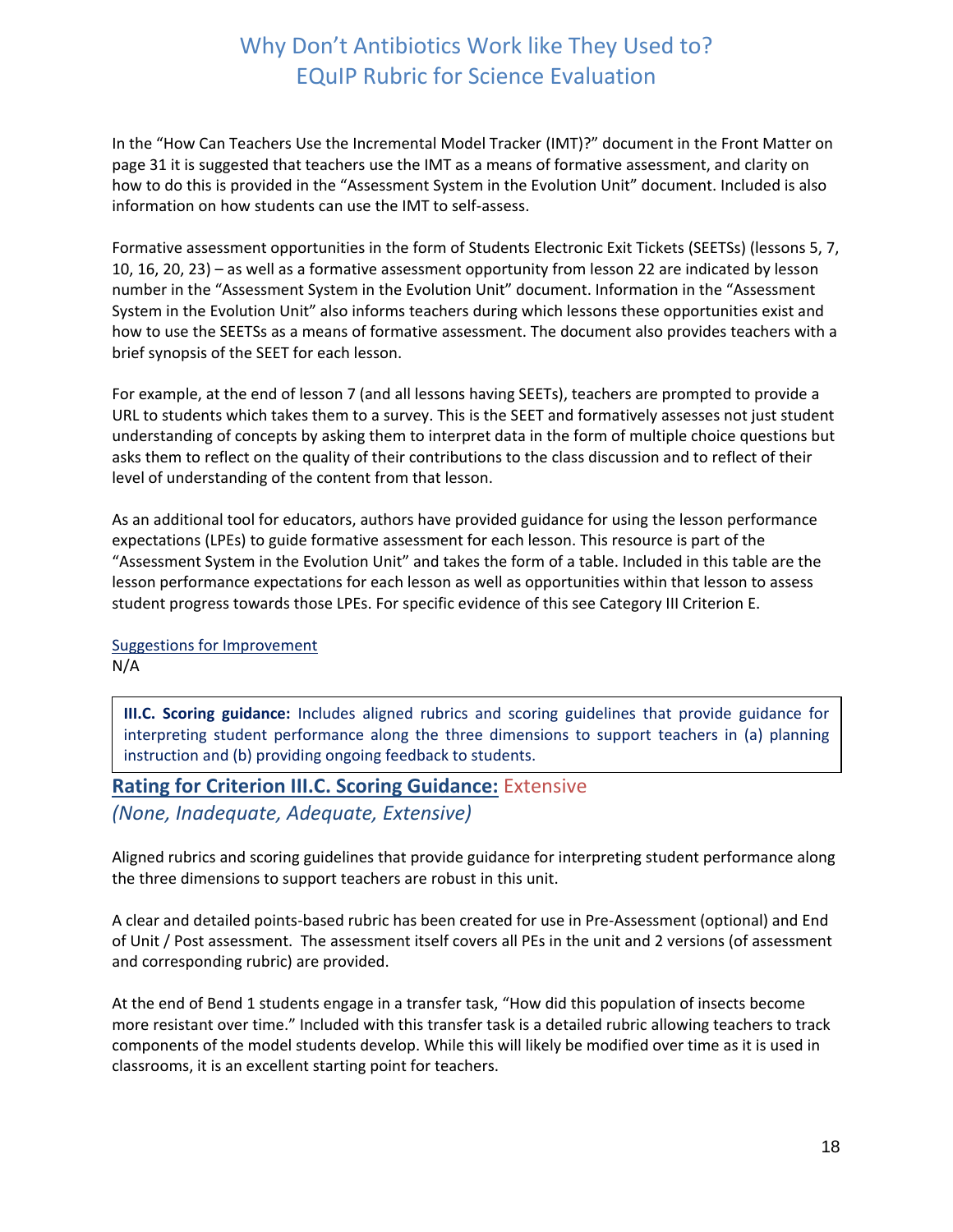At the end of Bend 1 there is also a second optional summative assessment called "Mission Board Challenge: Optional." As with the other summative assessments, a detailed rubric is provided for guidance.

In addition to rubrics for summative assessment opportunities, the unit provides guidance to teachers regarding student responses for most of formative assessment opportunities throughout the unit. For example, the "At Home Learning" at the end of lesson 7 asks students to summarize major points from the lesson in their IMT. Provided to the teacher is an example of student work and important aspects of understanding to look for.

#### Suggestions for Improvement

Lesson 9 is not included in the Overall Unit Assessment document as an opportunity for assessment but is called out as an important moment in assessing student understanding in the "Response to Peer Review…" document. The specific additions indicated in the "Response…" document do not show up in the "Lesson by Lesson" table either. A similar situation occurs regarding lesson 11 (and perhaps 6 and 12?). This is only noted as guidance so that these assessment opportunities may be added in appropriate locations to facilitate assessment if appropriate, as the authors have a much more complete vision of how all parts of the Storyline are meant to work together.

Consider adopting a common rubric format across assessments. For example, the rubric for the transfer task at the end of bend one categorizes student performance as "mastered, developing or missing" while the rubric for the Info Graphic Challenge uses a four-point scale.

The transfer task for bend one is challenging (as it should be). The directions are detailed and many. Consider developing a differentiated version of the assessment for those students who may be challenged by the reading level and organization of the assessment or providing guidance for teachers as to how to maintain the integrity of the task and help students who might need help making sense of the assessment task.

In the "Assessment System for the Evolution Unit" document, a link to the key is provided for the SEET in lesson 5, but not for other SEETs. For example, there are multiple choice questions in the SEET for lesson 7, but no key is provided in the "Assessment System for the Evolution Unit" document.

**III.D. Unbiased tasks/items:** Assesses student proficiency using methods, vocabulary, representations, and examples that are accessible and unbiased for all students.

### **Rating for Criterion III.D. Unbiased Task/Items:** Extensive *(None, Inadequate, Adequate, Extensive)*

The reviewers found extensive evidence that the materials assess student proficiency using accessible and unbiased methods, vocabulary, representations, and examples.

Version 3.1 of this Storyline includes summative assessment items. These assessments include unbiased tasks. These tasks, while novel for the students, ask students to apply understanding, practices and crosscutting concepts that they have worked with across the unit. Because of this, all students should have a very similar shared experience and knowledge base from which to draw. The assessment asks students to create a model to explain why pesticides no longer work on a population of aphids. While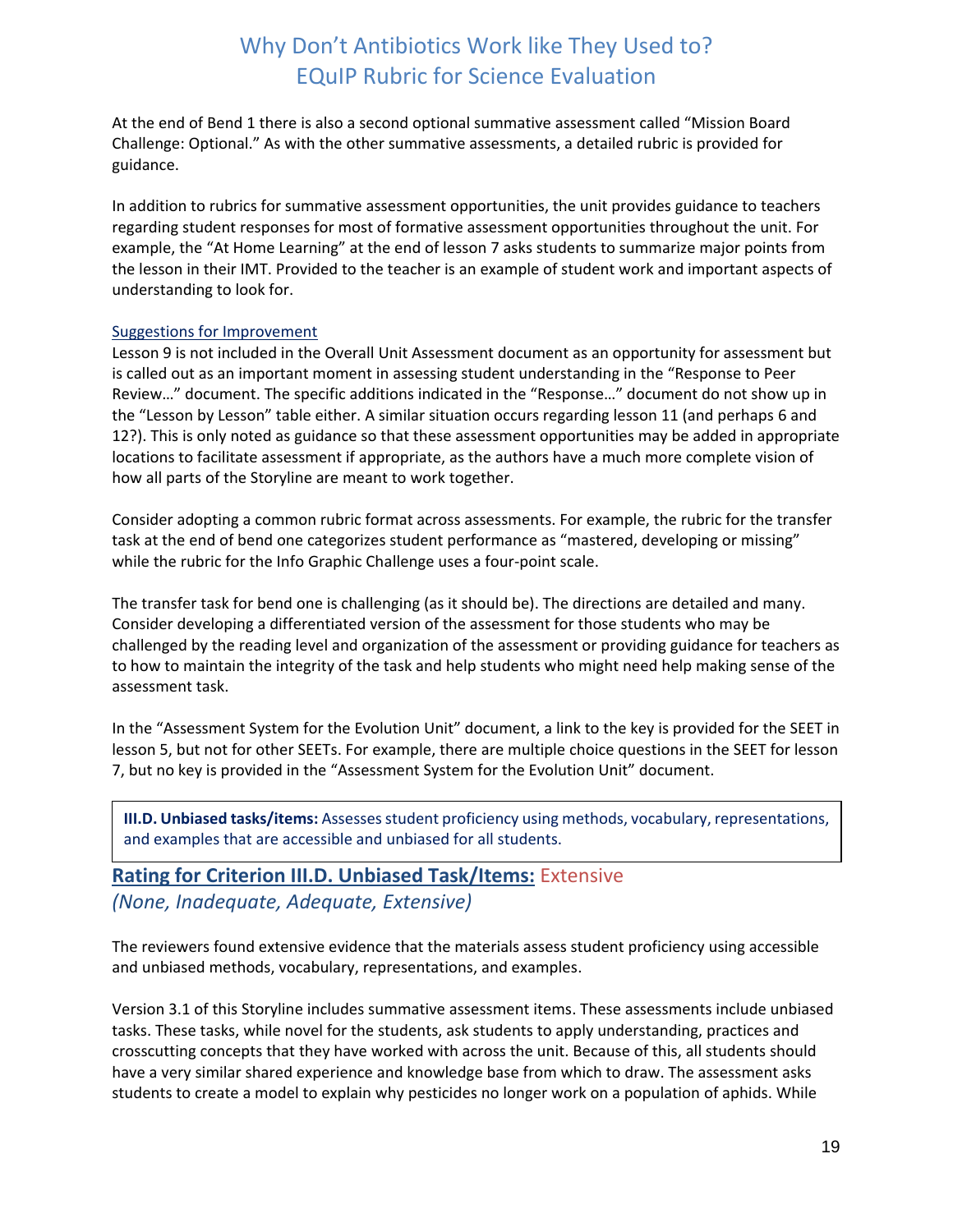students may not be familiar with aphids, enough background knowledge is provided, and students have been collectively and independently modeling populations of bacteria and antibiotic resistant bacteria over the course of Bend 1.

#### Suggestions for Improvement

The lesson 13 assessment includes a few new vocabulary words (e.g., enzyme, pesticides, organophosphate) that are appropriately explained; however, they might provide a challenge for some students. Consider providing a glossary for these new words for students, or a way for teachers to introduce these new words to students in a different context before the assessment.

While the directions for the model construction are clear, it may be helpful for some students to have a checklist of items they need to include in their model so that they can be confident they have included all necessary model components. Alternatively, present the directions for what needs to be included in a bulleted list.

Make explicit in lesson 13 what information students are to place in each of the distribution graphs.

**III.E. Coherent Assessment system:** Includes pre-, formative, summative, and self-assessment measures that assess three-dimensional learning.

### **Rating for Criterion III.E. Coherent Assessment System:** Extensive *(None, Inadequate, Adequate, Extensive)*

This storyline includes a comprehensive pre-, formative and summative assessment system that addresses three-dimensional learning.

The "Assessment System in the Evolution Unit" document is the key component of the coherent assessment system developed for this unit. As previously mentioned, within this document is a table indicating opportunities for pre-assessment, formative assessment and summative assessment, assisting educators in establishing a meaningful vision of the ark of assessment and expected learning across the unit.

As previously mentioned, within the Assessment System document is a table including LPEs for each lesson in the unit. Accompanying each LPE are opportunities for student assessment towards the LPEs. For example, in Lesson 27 - which has three LPEs, the following guidance is provided,

*"The model demonstrating DNA differences across generations for given mutation rates can be co-constructed as a class. Student use of the model can be assessed throughout the remainder of the lesson.*

*Q 5, Q 6 and Q 7 on the Student Activity Sheets can be used as evidence for student progress on the second LPE. The co-constructed class models for mutation rates can be used to support struggling students.*

*Q 8 and Q 9 can be used as evidence to determine student progress towards meeting the third LPE."*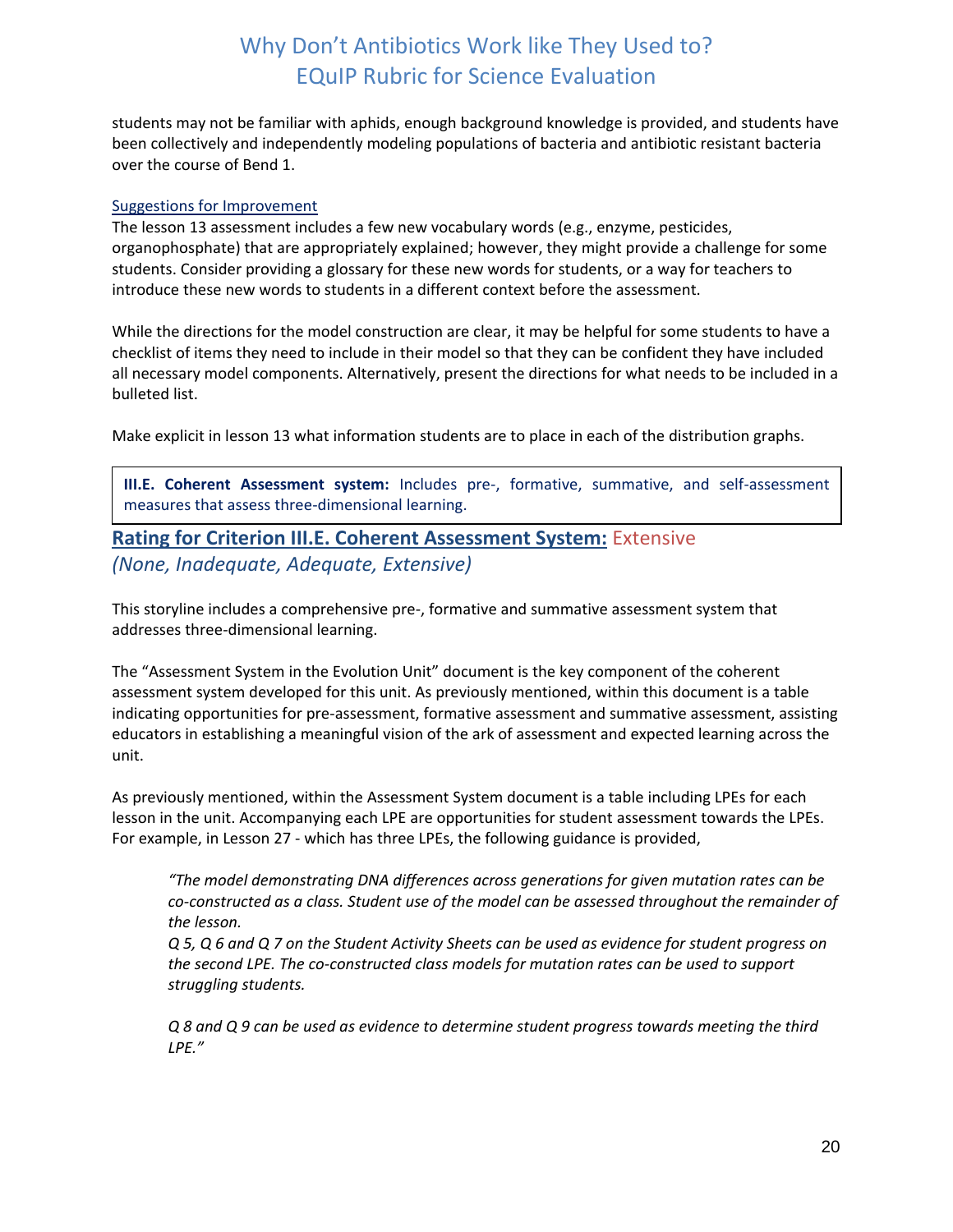The clarity of the LPEs (and therefore the 3D focus of each lesson) and the guidance with regards to assessment opportunities for each lesson strongly encourage formative assessment in all three dimensions.

Suggestions for Improvement N/A

**III.F. Opportunity to learn:** Provides multiple opportunities for students to demonstrate performance of practices connected with their understanding of disciplinary core ideas and crosscutting concepts and receive feedback

## **Rating for Criterion III.F. Opportunity to learn:** Extensive *(None, Inadequate, Adequate, Extensive)*

The reviewers found extensive evidence that the materials provide multiple opportunities for students to demonstrate performance of practices connected with their understanding of core ideas and crosscutting concepts. This storyline provides multiple opportunities for students to demonstrate performance of practices connected with their understanding of DCIs and CCC's and as well to receive feedback on this work.

The IMT is an excellent way for students to demonstrate understanding of DCIs throughout the unit while engaging in the practice of modeling and various CCCs. In the right-hand column of the IMT students include their sense making of the anchoring phenomena as well as lesson level phenomena they encounter throughout the unit. Educators are encouraged repeatedly to refer back to the IMT as a means of formatively assessing student understanding and providing feedback.

For example, in lesson 12 students work on developing a list of concepts around natural selection (DCI) they will need to include in the model (SEP) they are creating. They are prompted to compare 2 systems (CCC) they have been working with and identify patterns (CCC) between the systems. In addition to this instructional piece, teachers are given a list of the important components that students should be including as well as interactions between them. This facilitates productive feedback.

As also previously mentioned, the SEETs at the end of many of the lessons also provide opportunities for individual students to display evidence of their learning and receive feedback from teachers.

As mentioned earlier, the authors support teachers in formatively assessing individual students on their three-dimensional learning by providing the lesson level performance expectation(s) and detailing opportunities for formative assessment for these for every lesson. For example, in lesson 21 students are engaging with the following lesson level performance expectation, "Construct a written argument based on data and evidence from a primary source research article to explain how differences in the amount of CORT produced/released in juncos could provide mechanism linking how differences in alleles in juncos could result in differences in their behavior." Teachers are directed to use the student work on the Student Activity Sheets as a means of formative assessment for this LPE. They are guided to specific sections (page 2 of Next Steps, the model and the Conclusions section on page 3) to look for evidence of specific aspects of the LPE in student work. Educators are also guided to ask students to orally defend their work as a means of gathering more evidence and providing feedback.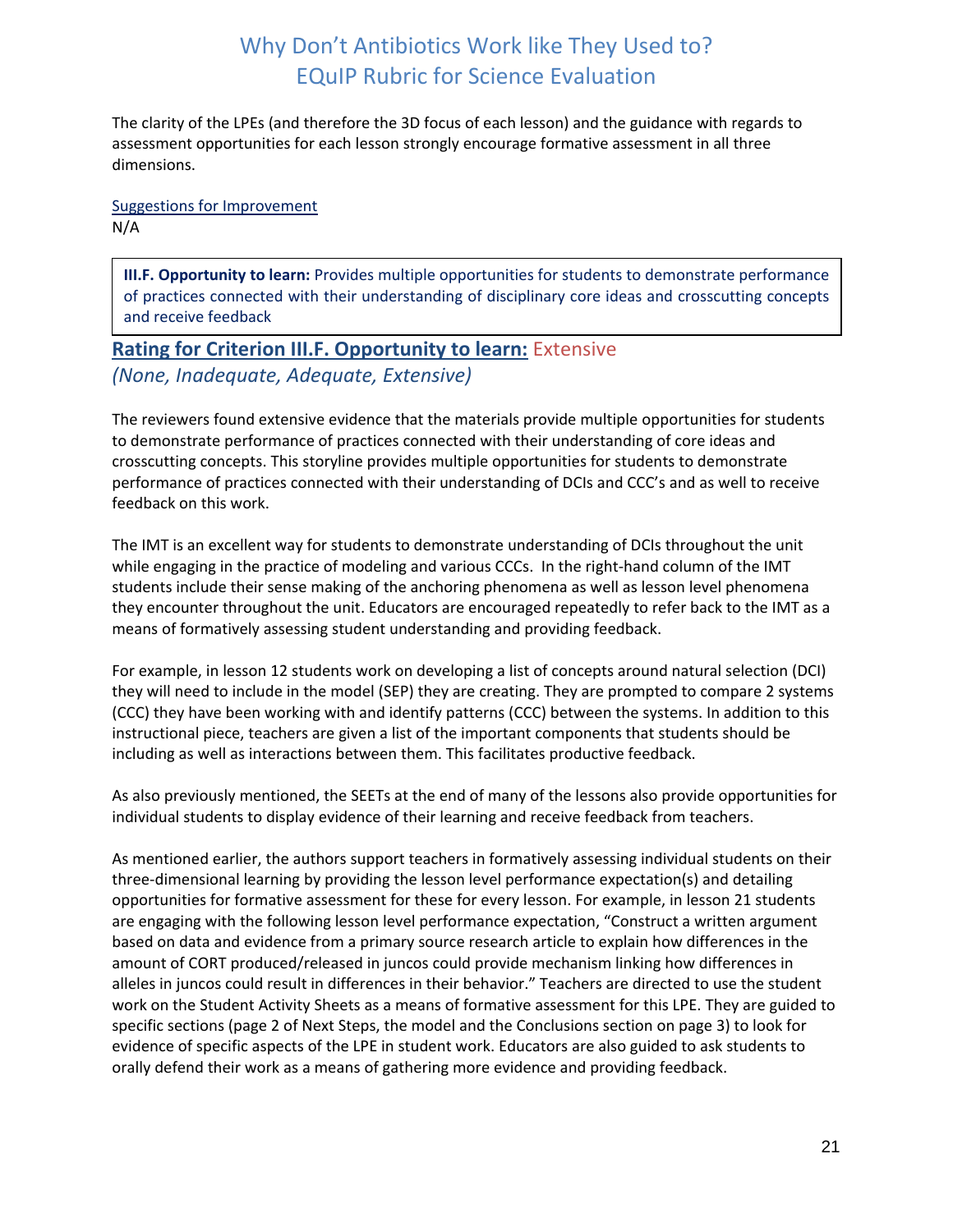Suggestions for Improvement

N/A

## **Overall Category III Score (0, 1, 2, 3):** 3

**Unit Scoring Guide – Category III**

#### **Criteria A***–***F:**

**3**: At least adequate evidence for all criteria in the category; extensive evidence for at least one criterion

**2**: Some evidence for all criteria in the category and adequate evidence for at least five criteria, including A

**1**: Adequate evidence for at least three criteria in the category

<span id="page-21-0"></span>**0**: Adequate evidence for no more than two criteria in the category